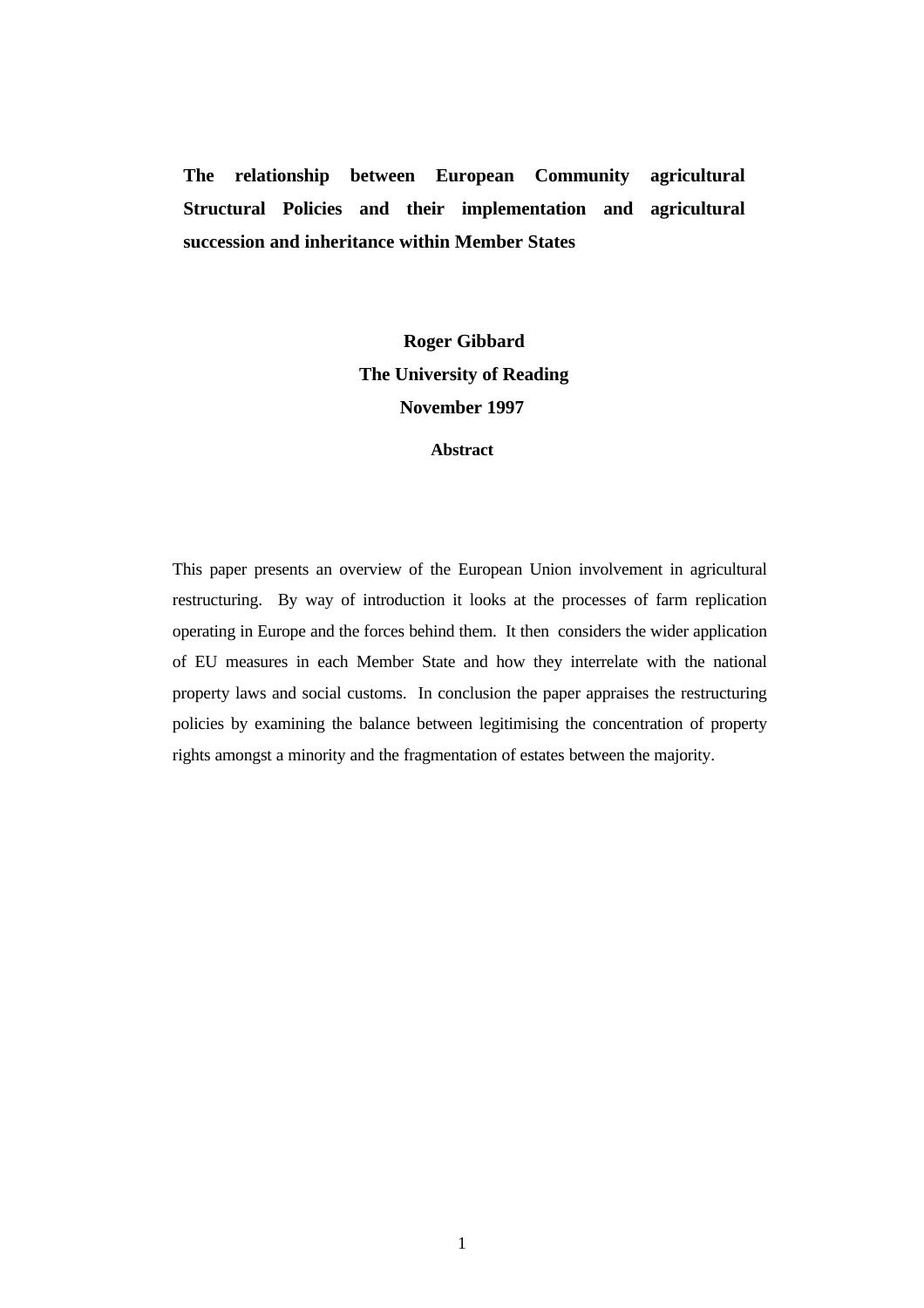#### **Introduction**

In western economies at least, land is considered an essential production tool necessary to farm: in order to farm, the individual must first secure access to land. The ownership of property rights also confers a measure of power and prestige within rural societies (Marsden et al.,1993). The process is complicated by the complex nature of land ownership itself, by the limited availability of land, and by the overwhelmingly private nature of its ownership.

The stewardship that accompanies ownership rights in the European Union implies family continuity and occupational immobility which has been, and continues to be, the underlying factor in agricultural property appropriation throughout most of the EU. The transfer of agricultural proprietary rights between generations is a major element in the replication of European farming. Agricultural businesses in Europe exhibit a far greater degree of social heredity, the passing on of farms between generations within the same family, than do other industries (Blanc and Perrier Cornet , 1993).

The emphasis on the concept of land as common property, if taken beyond the limited right to enjoy defined elements of the property (Shoard, 1987), implies free access to ownership devoid of structural barriers erected implicitly by society, and, more recently, by the State. In reality, the social structures underpinning agriculture and agricultural land ownership play too major a role for the classical theories of market economy to determine alone the distribution of agricultural property.

In some Member States (e.g. France, Denmark, Ireland), the concept of the family farm is viewed not solely as an efficient development model but as a key embodiment of national identity (Thompson, 1970; Reid, 1992). In this respect the European experience mirrors that of the United States, where farming is seen as the repository of moral and family values.

The liberalising process of of agriculture within the central and eastern European countries (CEECs) has been dominated by the re-privatisation of land rights. This has tended to overshadow the pressures for reform within EU countries themselves, and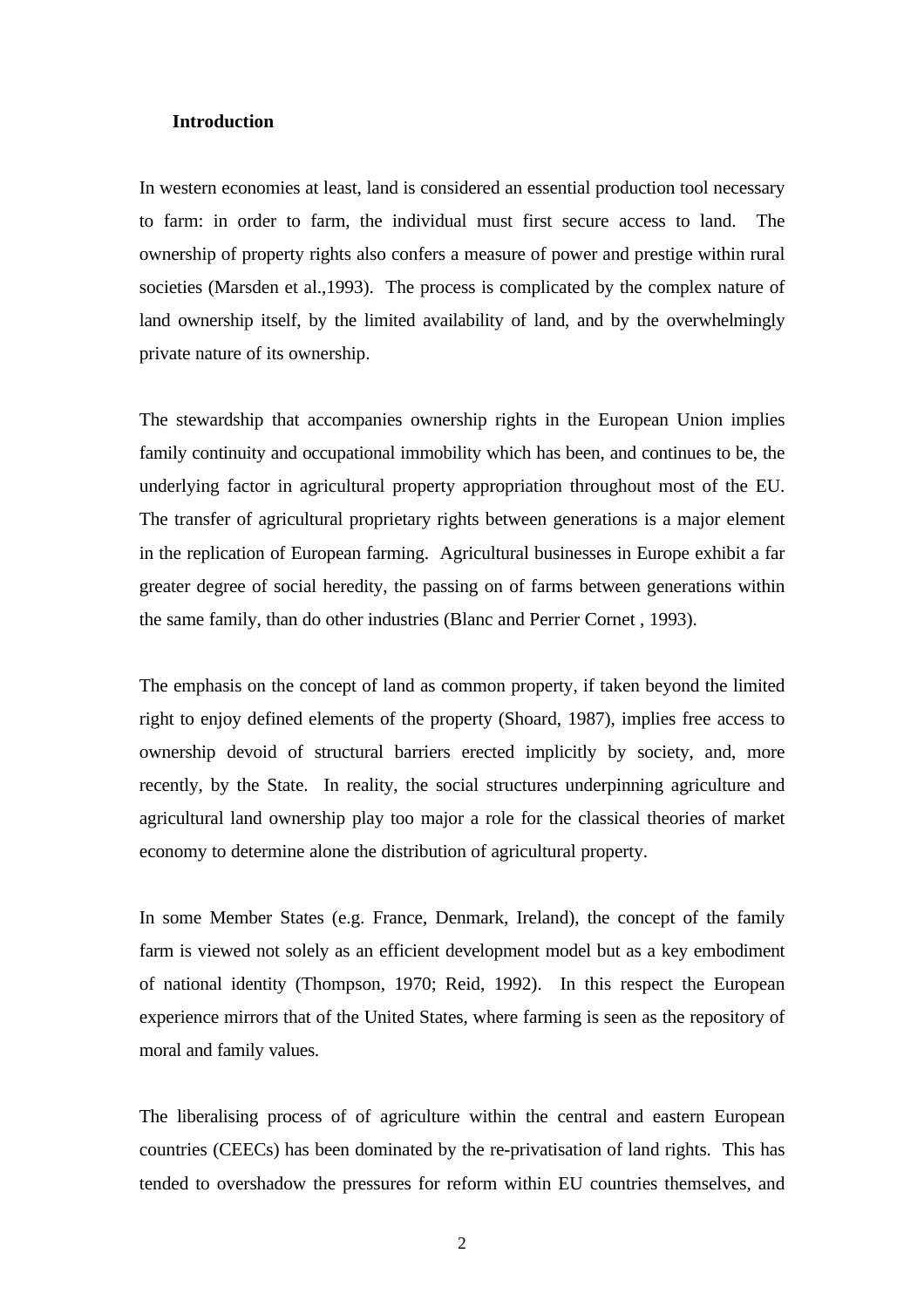the structural problems of EU agriculture, as it adjusts to changing world markets and the re-alignment of support towards public rather than private goods (Buller et al, 1992). Thus it was only in 1996 that the Commission adopted a report on 'Young Farmers and the Problems of Succession' (CEC 1996), highlighting and offering recommendations for the problems of an ageing workforce, falling farm incomes, and barriers posed by production constraints, as well as the negative image of farming in society and the continued desertification of certain rural areas. Despite the continuing processes of strengthening the economic and social cohesion of the Community, the EC Treaty (article 222) has expressly avoided intervening in the national systems of allocation of property rights, and indeed has specified little direct control over land. Agriculture, as practised within individual Member States, continues to operate the national land property allocation rights, although free movement of nationals between countries (articles 48,52), and free access to the property rights of all countries is guaranteed. Member States, therefore, continue to exhibit different degrees of subdivision of property rights. In some, the notion of *landowner* is synonymous with that of *farmer*, whereas others exhibit a high acceptance of the concept of agricultural leaseholds ('rents') or other proprietary allocation. In a sense, attaching importance to a link between levels of owner-occupation and farming traditions (Hoggart and Buller, 1987) understates the significance of co-operative organisation, a feature which transcends the physical determination of farm structures in for instance France, Denmark and the Netherlands, but is at the same time almost absent in others e.g. The United Kingdom and Ireland.

Whilst property laws have remained under national control, other measures aimed directly at controlling agricultural activity have been adopted across the Community. Throughout the EC, commercial farming is increasingly facing restructuring under economic pressures. However, access to land is hampered by high values and monopolistic production rights (e.g. milk quotas), high entry costs and historical social barriers; often entrenched by restrictive legal rights, limiting access to those with inheritance rights and those already established within the industry who are able to capitalise on economies of scale. Structural immobility, social discrimination, inflated property market values, and inconsistent interventions on the part of Member State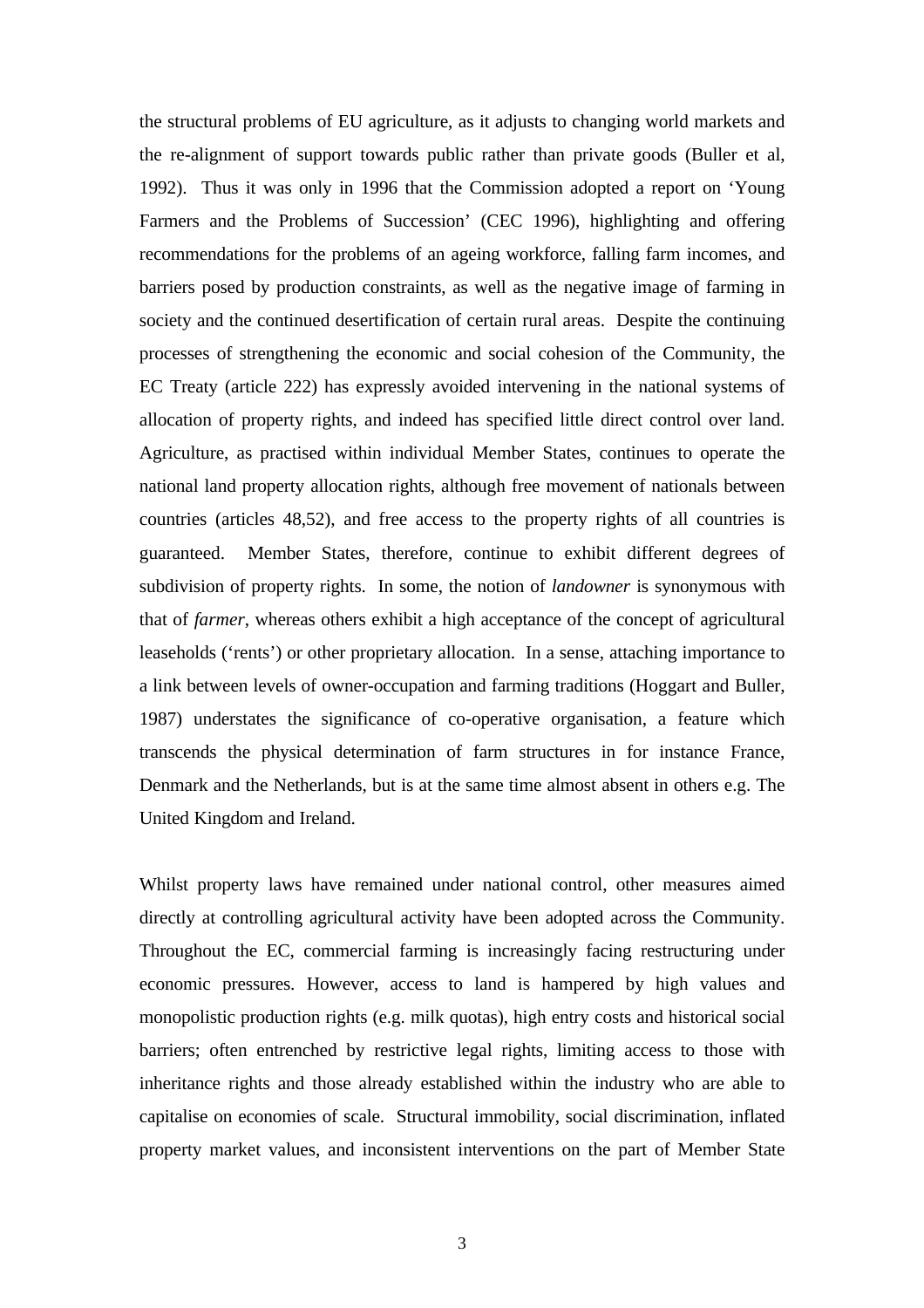governments are presented as hindrances to structural reform that are hampering efficient economic resource allocation and management.

Restructuring is seen as an important process in the modernisation of European agriculture. The accession to the EU in the 1980s of the Mediterranean States that are characterised as small land holdings or 'peasantism' (Ellis 1988, Black 1992), and the impending EU enlargement eastwards to liberalise state and collectively owned farmland in the CEECshave exacerbated the need to restructure agricultural production in Europe. The feasibility of efficient restructuring depends on the socio-economic standing of landowners and farmworkers and is significantly influenced by: tenurial structures (Marsden et al, 1993); state support for agriculture (Just 1994); the prospects for multiple use (Arkleton Trust, 1992); and by established practises governing inheritance and gender relations (Whatmore, 1991).

#### **The European context**

#### (see Table 1)

Agriculture represents the major land use in Europe, occupying more than half the total community area (Eurostat, 1990). If forested land, rough grazing and grazing marshes are added, the proportion rises to 95% of the total area. Agriculture contributes a declining share of GDP in each of the fifteen Member States (1977-1990, OECD 1994), the percentage share varying from 11.6% in Greece to 0.9% in Sweden. The proportion of the population employed in the sector is only 7% over the community (CEC, 1991), although this too varies markedly between Member States e.g. UK 2.1%; Greece 24.5% (Table 3). As a consequence, the fact that agriculture currently receives approximately 58% of the EC budget (Office 1991), makes it an increasingly contentious and political issue and leaves agriculture in a vulnerable position. Notwithstanding the size of its budget share, agriculture is the chief policy domain of the EC (van der Velde & Snyder, 1991), with about three-quarters of the EC legislation relating directly to the sector. Structural problems remain largely unsolved, as illustrated by two features: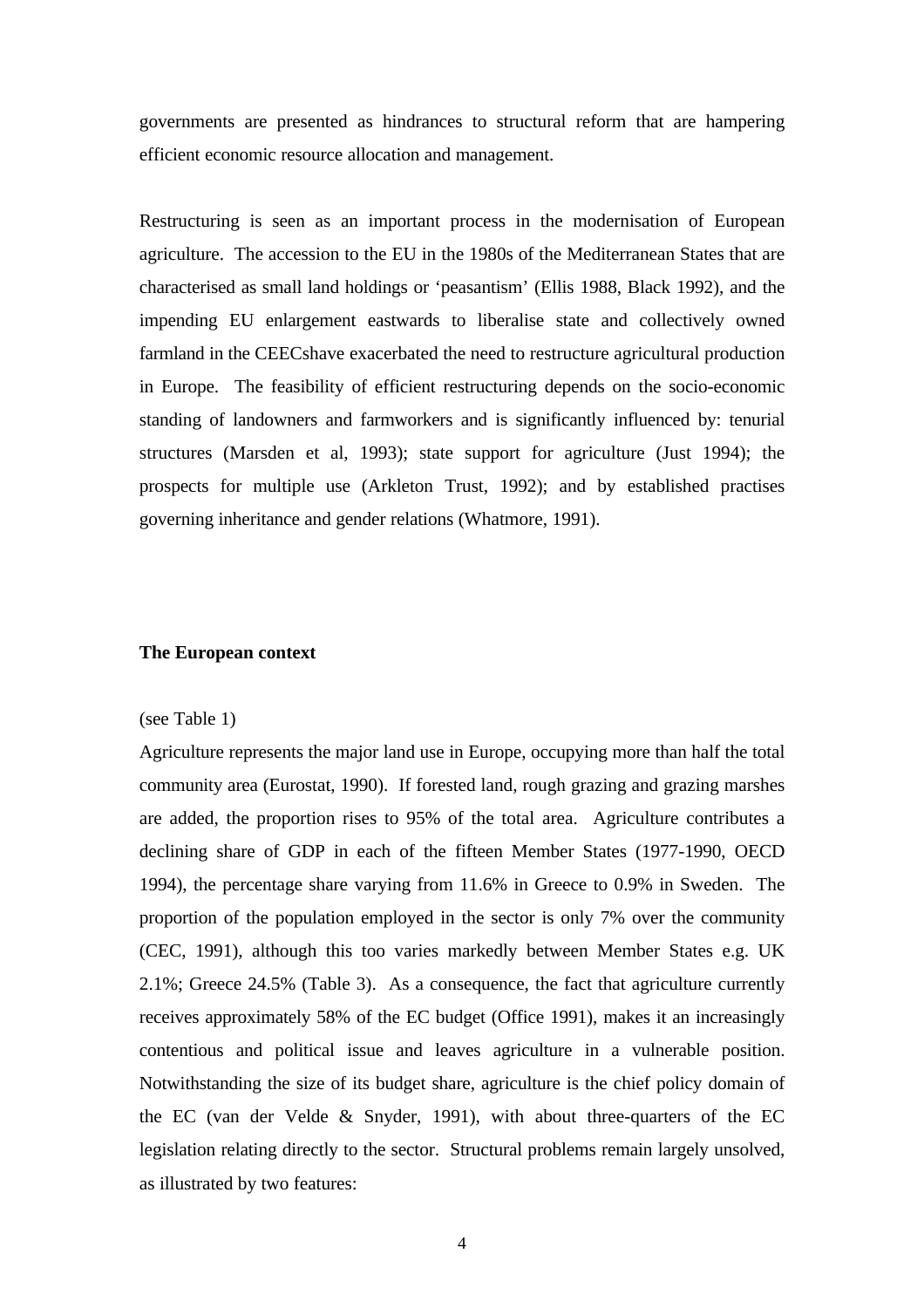- 1. An increasingly aged population. Only 8.3% of farm owner/managers are under thirty-five, while 24.5% are over sixty-five (Eurostat, 1990, seeTable 3). This is likely to impact upon the ability and willingness to invest in, and adopt, modern practises, hampering the reform processes.
- 2. Large numbers of small holdings where economic viability depends on EC aid, or where the farmer relies on non-agricultural income to maintain his living standard. Average holding size is only 13.3 hectares, varying from 64 hectares in the United Kingdom, to only 4 hectares in Greece (Table 4).

Despite the enormous variety of production systems to be found within its territorial limits, agriculture remains central to Community policy, and was one of the main considerations behind the original concept of a formal alliance in Europe (Hervieu and Lagrave, 1992; Hill, 1984; Clout, 1993). Article 3d of the EC Treaty requires the adoption of a common agricultural policy (CAP), whose aims (article 39) were:

- (1) to increase farm productivity;
- (2) to provide for a decent standard of living for farmers;
- (3) to promote market stabilisation for agricultural products;
- (4) to ensure security of food supplies; and,
- (5) to foster price structures that were 'fair' to the consumers of farm products (Averyt, 1977).

Such objectives are to be achieved through, amongst other things, the optimal utilisation of the factors of production. The CAP was formulated with regard to the social structure of agriculture, regional variations in structures, and the fact that agriculture was closely linked with the economy as a whole.

Property ownership and planning law are specifically outside the remit of the EC (article 222), and currently remain the subject of national regulation within each Member State. Nonetheless, the regulatory powers conferred by CAP on the European Commission have enabled it to prescribe measures which have had a direct effect on the *use* of land (most notably vineyards [Reg 822/87] and dairy farms [Reg 804/68]), and the Commission has the power to influence land use in any of the sectors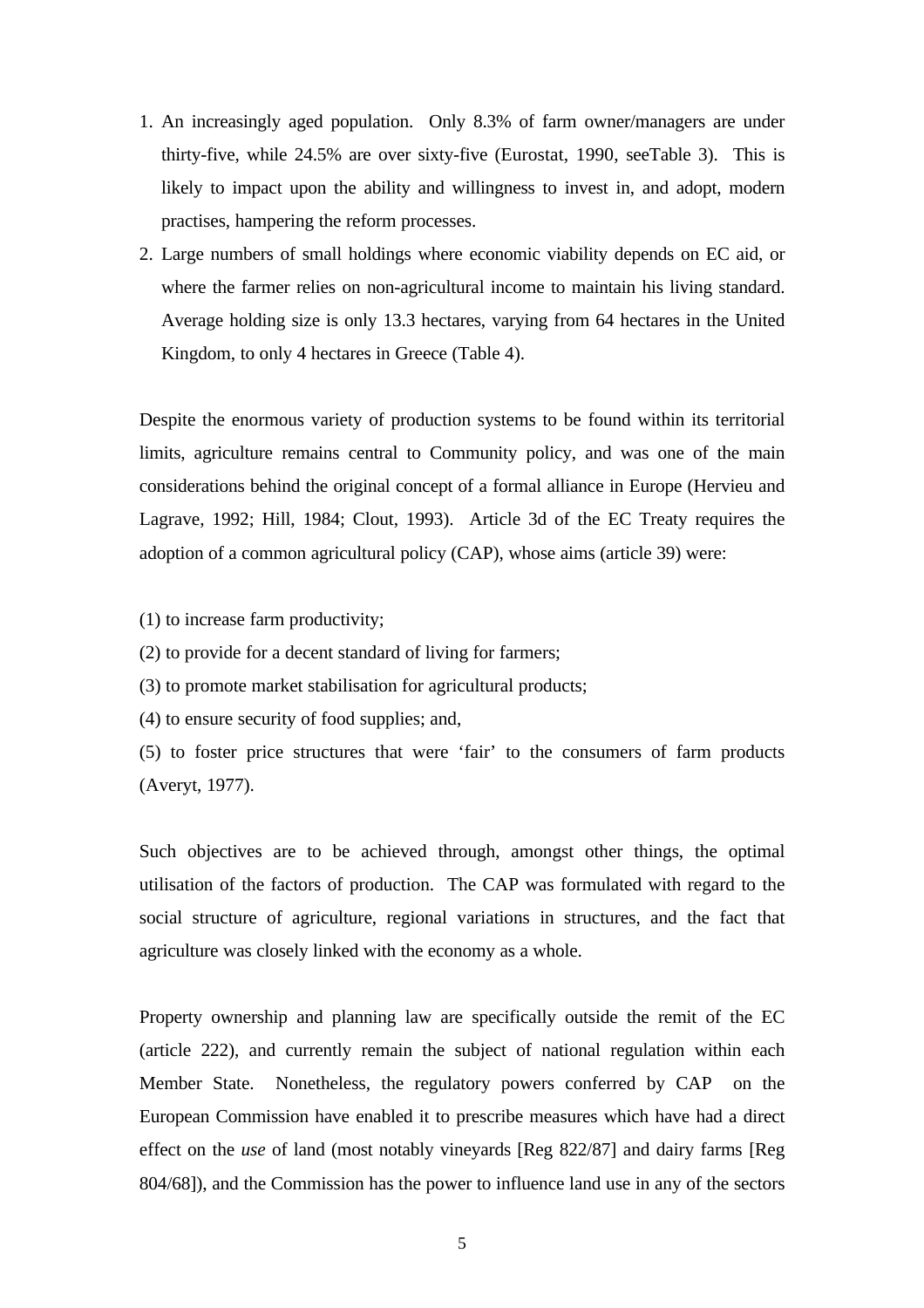of agriculture whose produce falls within its regulatory domain. The potential conflict here was challenged in *Liselotte Hauer v Land Rheinland-Pfalz* (1979) ECR 3727 (1980) where it was held that restricting access to production rights (in this instance the planting of new vineyards) did not amount to an infringement of the individual's right to property.

The CAP operates through two policy vehicles: market management and structural policy. Of these two mechanisms, for a variety of political and social reasons, market management has dominated (Bowers and Cheshire, 1983), and structural policy has until recently been implemented largely at the discretion of Member States (resulting in an uneven implementation across the Community- see Table 6). Thus whilst a 'common policy' exists, the adherence to national frameworks for rural policy-making and the specifics of national circumstance remain strong forces in EC decision-making (Kjeldahl and Tracey, 1994).

(i) Market management

Market management policies have operated under the umbrella of a common community-wide market for each commodity (Common Market Organisations-CMOs). The main tools that have been adopted are minimum guaranteed prices for producers, linked with intervention buying, with support from import levies and export subsidies. Arguably, the measures have proved extremely successful, as evidenced by increased productivity and the attainment of over-supply in most temperate commodities. However, because of the lack of contemporaneous structural reform in European farming, the measures have encouraged inefficiency (Body, 1992) and the continuation of outmoded production methods and have hampered farm reorganisations and environmental improvements. In addition, because of the largely open-ended financial commitment implied by intervention policies, the effect on the community budget has been severe. This, coupled with the need to bring European support policies in line with GATT/WTO policies has in the 1990s created an atmosphere of uncertainty throughout agriculture, and a reluctance to invest in new techniques.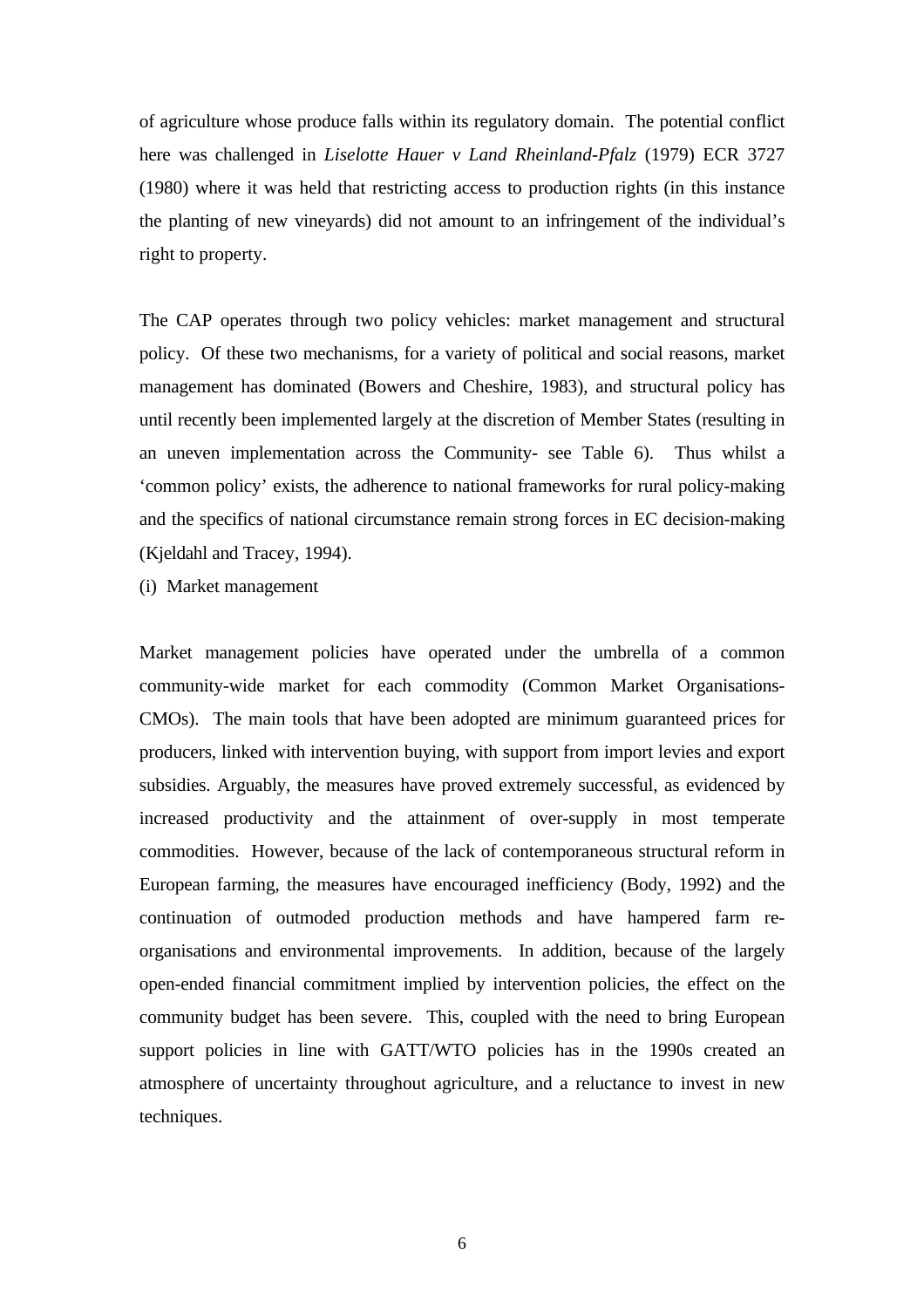The financial pressures led to wholesale EU agricultural reforms in the 1980s and 90s (the'MacSharry plan') through the introduction of production quotas, measures aimed at re-alignment with world markets, and the de-coupling of commodity support from tonnage-produced to acreage planted, thus effectively capping the agricultural budget. It has long been recognised (Franzmeyetal, 1991) that the CMO support in the early days gave an imbalance towards northern commodities (milk, cereals and oilseeds) at the expense of Mediterranean products (vines, olives, citrus fruits). Paradoxically it is now accepted that the southern States are now those most reliant on, and most likely to suffer from a reduction in, market support payments.

The establishment through the 1980s and 1990s of production rights (e.g. Milk quotas, suckler cow quotas, sheep and goat headage limits, tobacco quotas etc) as a means of controlling production, has inevitably reduced the opportunities for farm restructuring. Efficient producers are prevented from expanding, production rights have to be purchased thereby increasing working capital requirements, and 'new farmers' face an additional starting up cost. The recent attention ('Agenda 2000') being given to the potential of modulation: the application of financial limits to the aid paid to individuals, by amongst others, the Commissioner for Agriculture, Franz Fischler, is evidence not only of the growing political will to tackle agricultural mis-spending but also of the growing recognition that CMOs need to be more closely integrated with measures more directly aimed at structural reform.

(ii) Structural policies

Structural policies have not been widely used as means of agricultural support. Indeed they still only account for about 10% of agricultural spending, although the EC has recognised (CEC, 1989) that it should spend at least one-third of the budget on structural policy, covering such areas as farm consolidations, young-farmer training and holdings improvement. Structural policies are now formalised under various EU Objectives:

Objective 1: the adjustment of less developed regions, Objective 5(a): the adjustment of agriculture,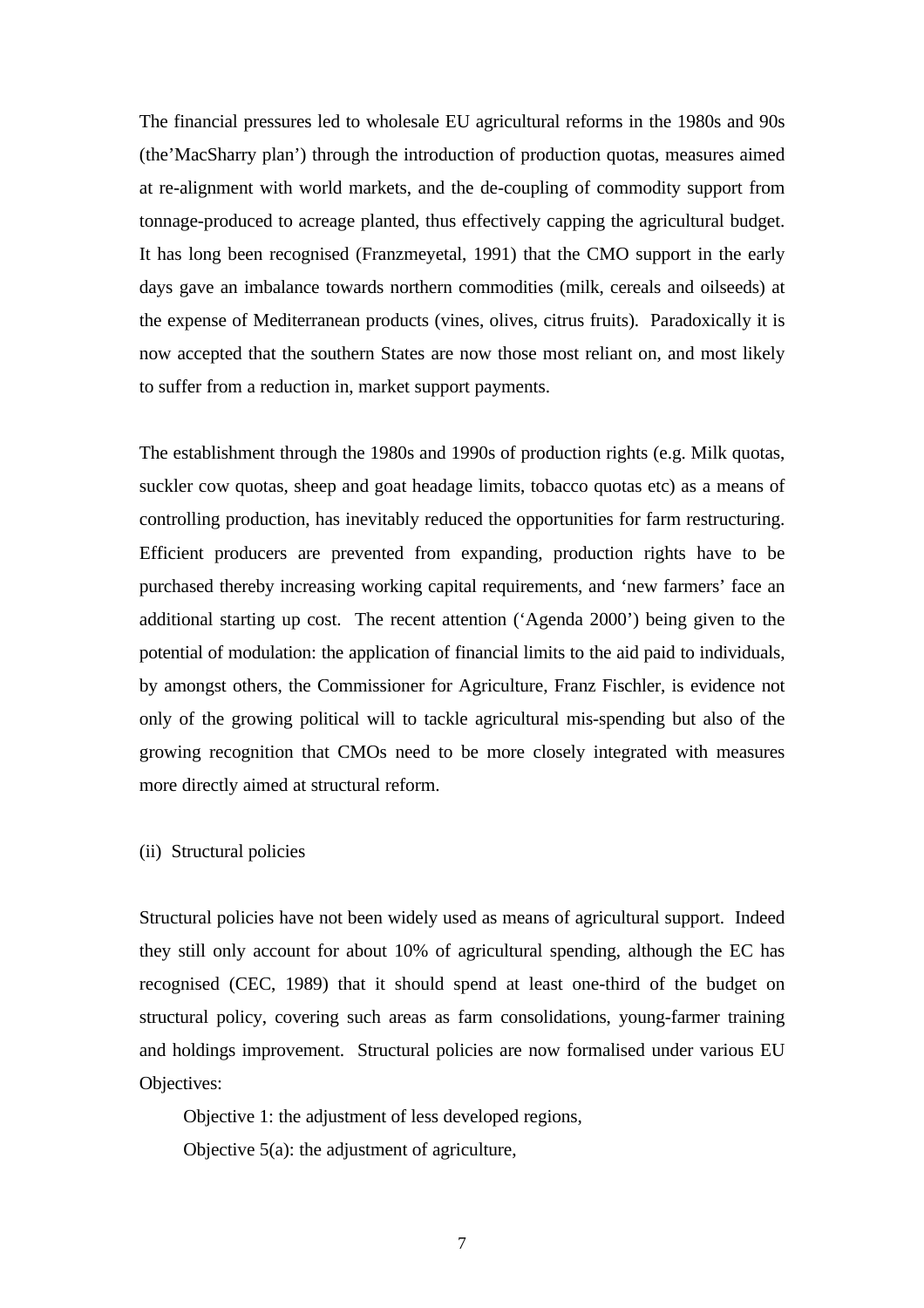Objective 5(b): the adjustment of rural areas,

Objective 6: the adjustment of less densely populated rural areas.

The formal skeleton for structural policy (based largely on the 'Mansholt Plan') was adopted in 1968. Although it discarded the original scheme to take out of production permanently some five million hectares of farmland the policy was to be implemented through three broad Directives:

- 1. the modernisation of farm businesses ('structures');
- 2. incentives for the cessation of farming; and
- 3. employment training schemes.

Unlike the market management tools, these policy areas have the potential for directly affecting farm successions and land availability, even when operated across national land law structures. However, because the policies operated at a member state level, with a financial contribution (about 25%) coming from the EC, the programmes were not widely taken up (Druesne, 1986).

Recognising its shortcomings, the Council embarked on a series of amendments to the original system, with adopting Regulations to (inter alia) improve the efficiency of farming structures; to introduce conversion and extensification of production and to maintain a viable agricultural community (Reg. 797/85). Regulation 1096/88 picks up the policy to encourage the cessation of farming, and Regulation 2328/91 provides for support for investments in agricultural holdings to improve profitability and living conditions. Regulation 2079/92 crucially introduced an early retirement scheme, to promote the renewal, restructuring and improvement of economic viability. In addition, structural policy regulations have encompassed; support for less-favoured areas (including measures to stem rural depopulation) targeted on the 'southern' states, vocational training assistance, aid for environmentally sensitive areas, and grants for afforrestation.

The more specific reforms to the CAP commenced in the 1980s have impacted on structural policy. The Macsharry Plan has been described as essentially one of social regulation (van der Velde and Snyder, 1992; Curry and Owen, 1996) involving a redistribution of support targeted towards smaller farms, thereby reorienting the CAP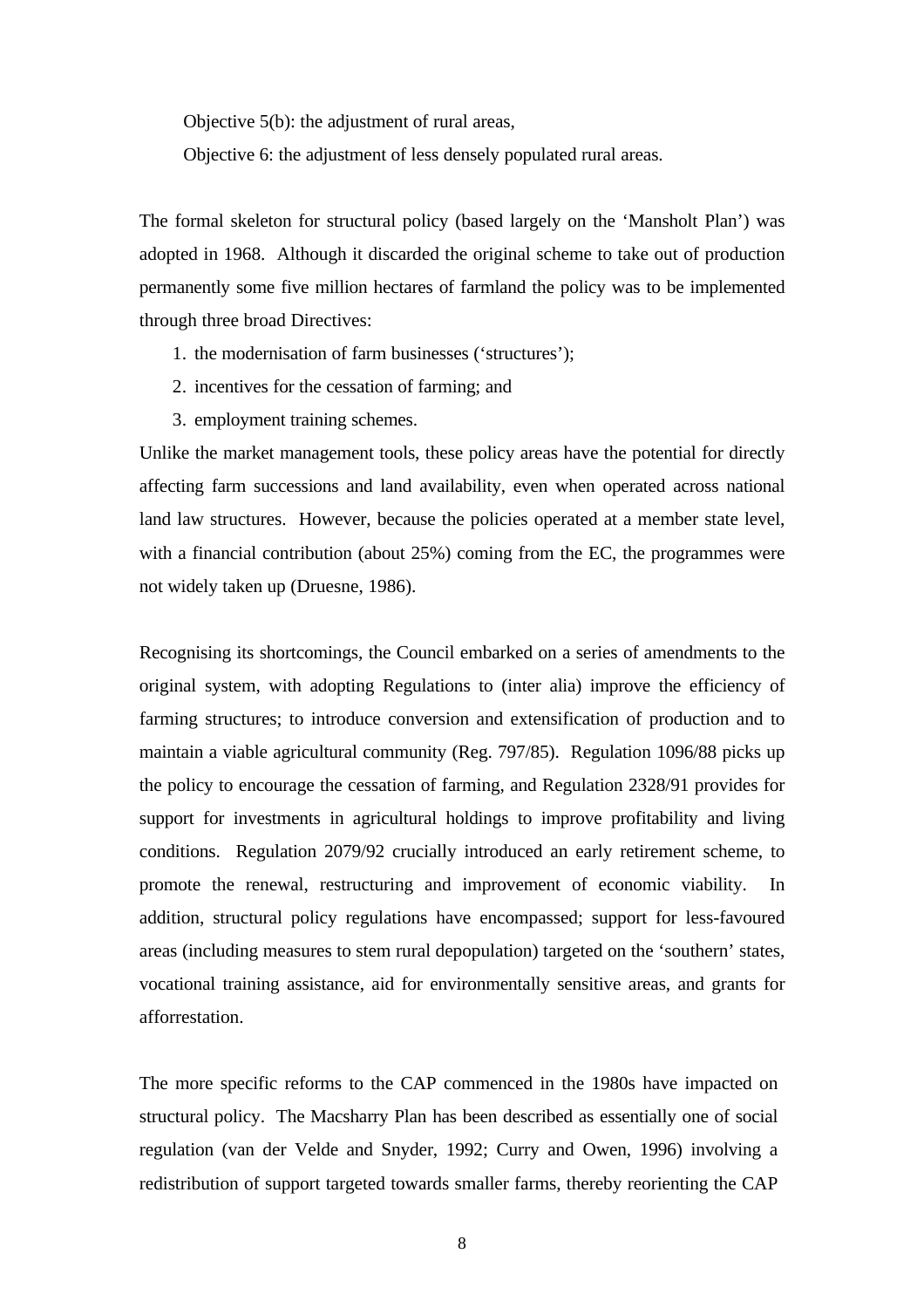socially and economically so as to enable a significant number of families to remain on the land (CEC, 1991). This echoes the words of the Commission in its *Perspective for the CAP*:

In the present conditions of limited economic growth in Europe, and taking account of the ever-increasing importance of the conservation of nature and the maintenance of the fabric of rural society, there is a need to maintain a significant number of farmers on the land....

(CEC, 1985)

The Community therefore is challenged to implement pricing policies more in tune with world market realities, while meeting its commitment to keeping people in agriculture, with the family farm (see Table 3) as the accepted cornerstone of this policy goal. More recently, in 1994, the Economic and Social Committee of the EU adopted a statement ('opinion') on young farmers and the problems of succession (CEC, 1994), highlighting the structural problems facing agriculture and linking their solution strongly to the promotion of farm startups and entrances. This led to the Commission's report on 'Young Farmers and the Problems of Succession'(CEC, 1996), which outlined the Community measures aimed at assisting startups, and which made a number of proposals and recommendations. The umbrella aid package introduced under Regulation 797/85 (now covered by Reg. 2328/91) is known as the 'Common Installation Policy' and is aimed at reducing the costs of farm entrances, notably the cost of land and estate capital.

In the context of farm structures, the role of land tenure is central. The systems of tenure and the proportion of land owned or rented differ greatly throughout the community (see Table 5) and change over time in response to economic, social and political forces.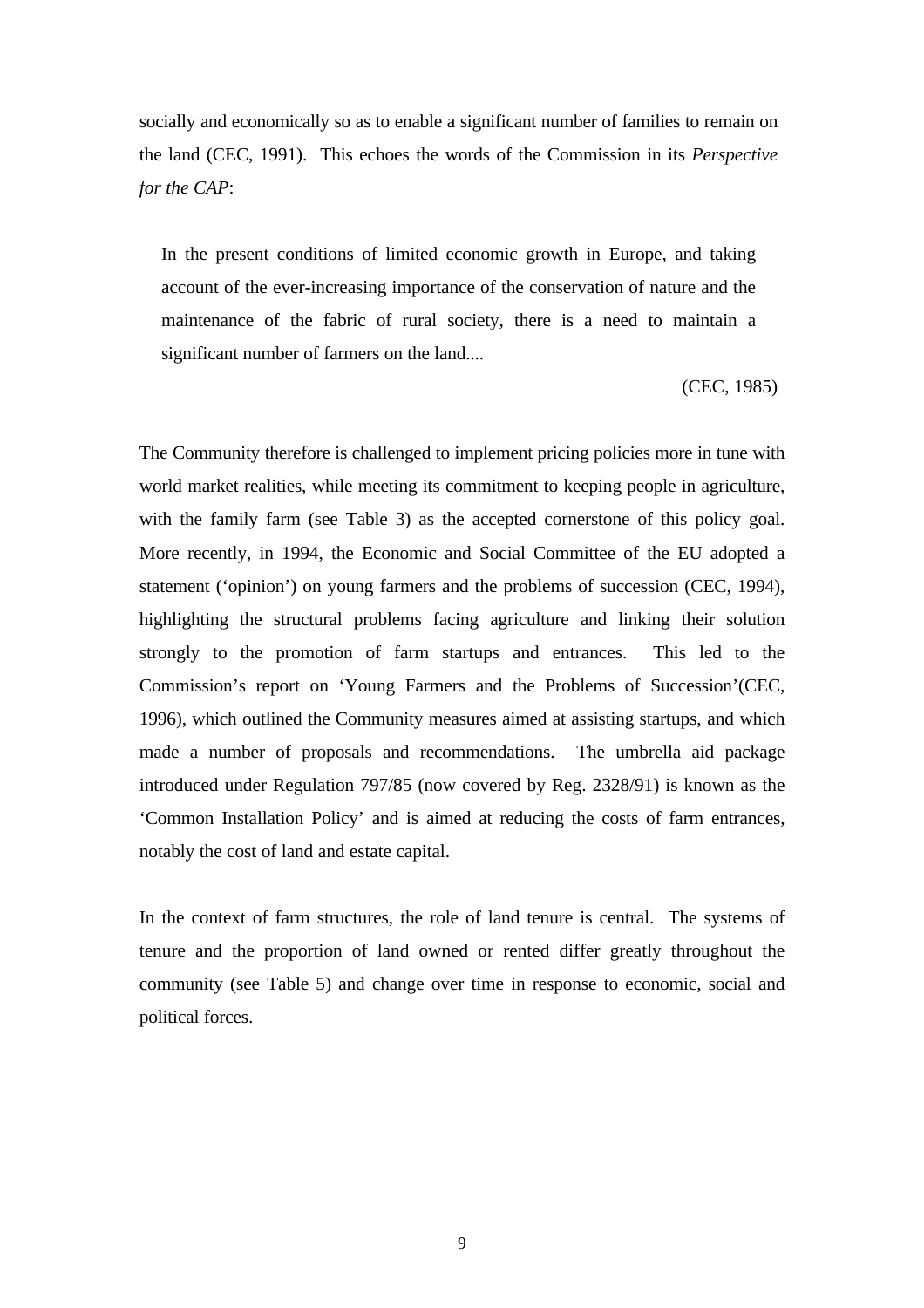## **Belgium**

Nearly two-thirds of the total agricultural area is tenanted (Table 5), and in many cases the tenanted part of a farm forms the most important element. Security of tenure is therefore important for the encouragement of investment and business expansion. Security of tenure operates through a minimum term length of 9 years, with successive periodic terms of nine years being granted automatically except where the landlord has served notice to quit. The grounds for such notice are limited, but include the landlord wishing to farm the land himself. In addition, tenants are given a pre-emptive right to purchase all the land in their tenancy should the landlord want to sell. During their tenancies, tenants have complete freedom over husbandry, and the right to erect any agricultural buildings they wish.

Belgian law also contains provisions for land re-allocation (through amalgamation and redistribution schemes), enabling farm sizes to be increased to an economic size and to improve farm structures. Such initiatives are proposed by local government or landowners and tenants, and then require the authority of local government ministers. (Strong regionalist sentiment in Belgium ensures that local government remains a strong force). Re-allocation has affected 250,000 hectares, or nearly one-fifth of the agricultural area of Belgium, since 1949, bringing average farm size to 14.8 hectares, just above the EC average (table 4).

A high proportion of tenanted land should imply easier access for non-farming families but this is not the experience in Belgium, where farm take-overs remain largely a family affair, with farming families remaining rooted to their holdings and controlling access to the land as though they were owner-farmers. In the implementation of its own regional aid programmes, and the EC structural policies, the Belgian government defines the qualification criteria very loosely, enabling the maintenance of the status quo.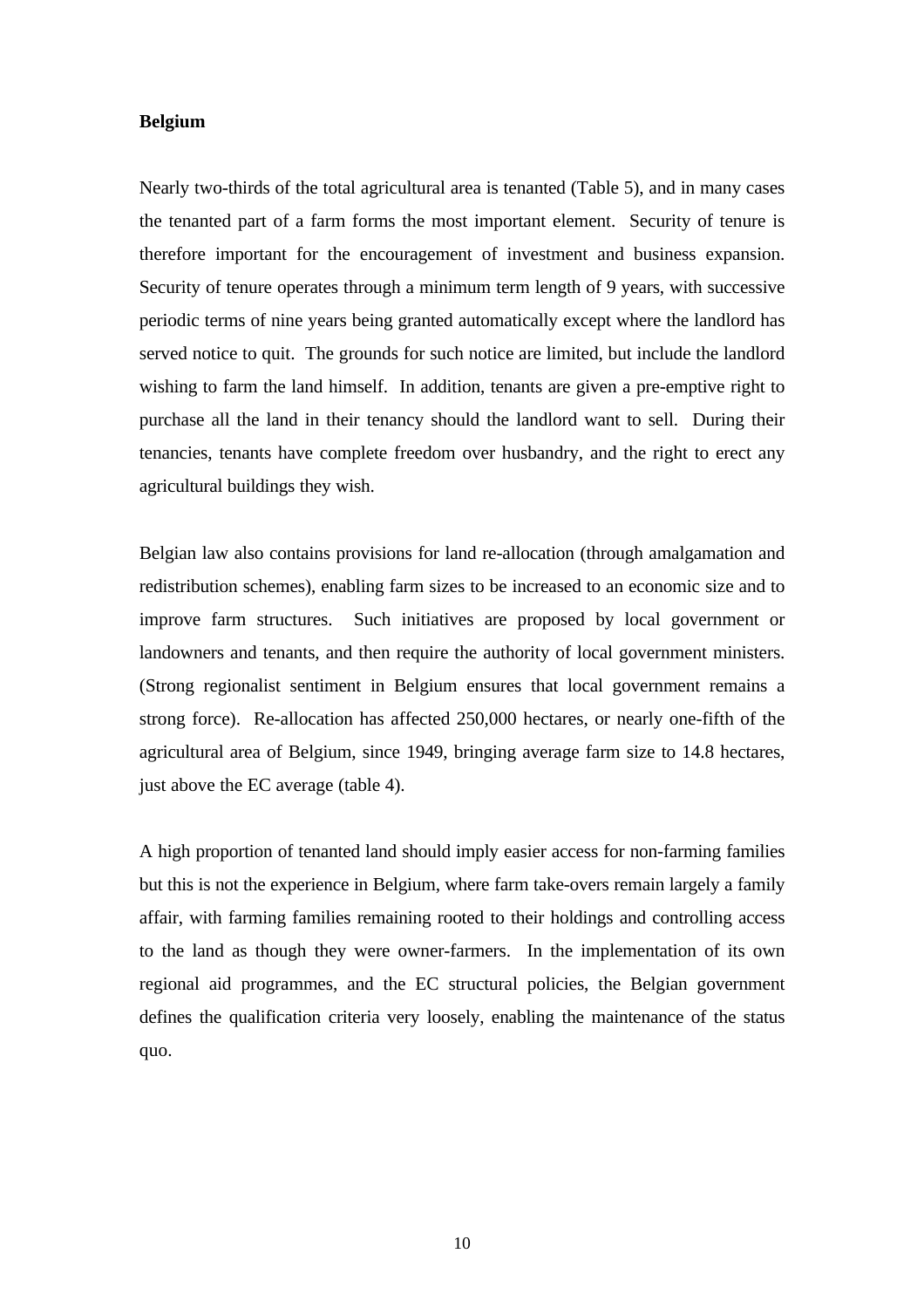#### **Denmark**

Danish agriculture is characterised by a large number of small, specialist highly intensified holdings, 94% of which are owner-occupied. Only 2% of farms are wholly tenanted. In area terms however, some 21% of the agricultural area is rented (table 5), with farm structures consisting mainly of owner-occupied land with some extra rented land adjoining the holding.

The Danish State regulates all aspects of farm structures through the Agricultural Holdings Act 1989, governing ownership and acquisition, management, farm size, and tenancy matters. Strict land zoning is applied to maintain agricultural (or horticultural or forestry) usage and all agricultural 'holdings' must be registered. The extent to which farms can expand or be amalgamated has historically been strictly limited in an attempt to maintain family farming businesses (Jones, 1986). Recent economic pressures on unviable units has forced the State to allow further temporary and permanent amalgamations, but even these are limited to a maximum holding size of 125 hectares. Similarly farm subdivisions are closely controlled.

As most farm tenants are also land owners in their own right, no specific tenancy protection is provided, as long as there is a written contract between the parties. There is no security of tenure, no rent regulation, and tenants do not have a pre-emptive right to purchase. The rules that do exist generally do not affect the relationship between the parties, but rather continue the element of state control over farm structures. Tenants must live on the holding (if they rent the whole farm), and they cannot rent land from more than five different holdings. The purchasor of a holding must live on it for eight years, and if the land exceeds 30 hectares the buyer must be trained in agriculture and must not lease out any of the land. An existing farmer seeking to buy more than a further 30 hectares needs a special licence from the land authorities, with licences to purchase a third holding seldom being granted. This 30 hectare benchmark would appear to have been successfully applied by the government, as the average farm size is 32.2 hectares, second only to the UK in the Community.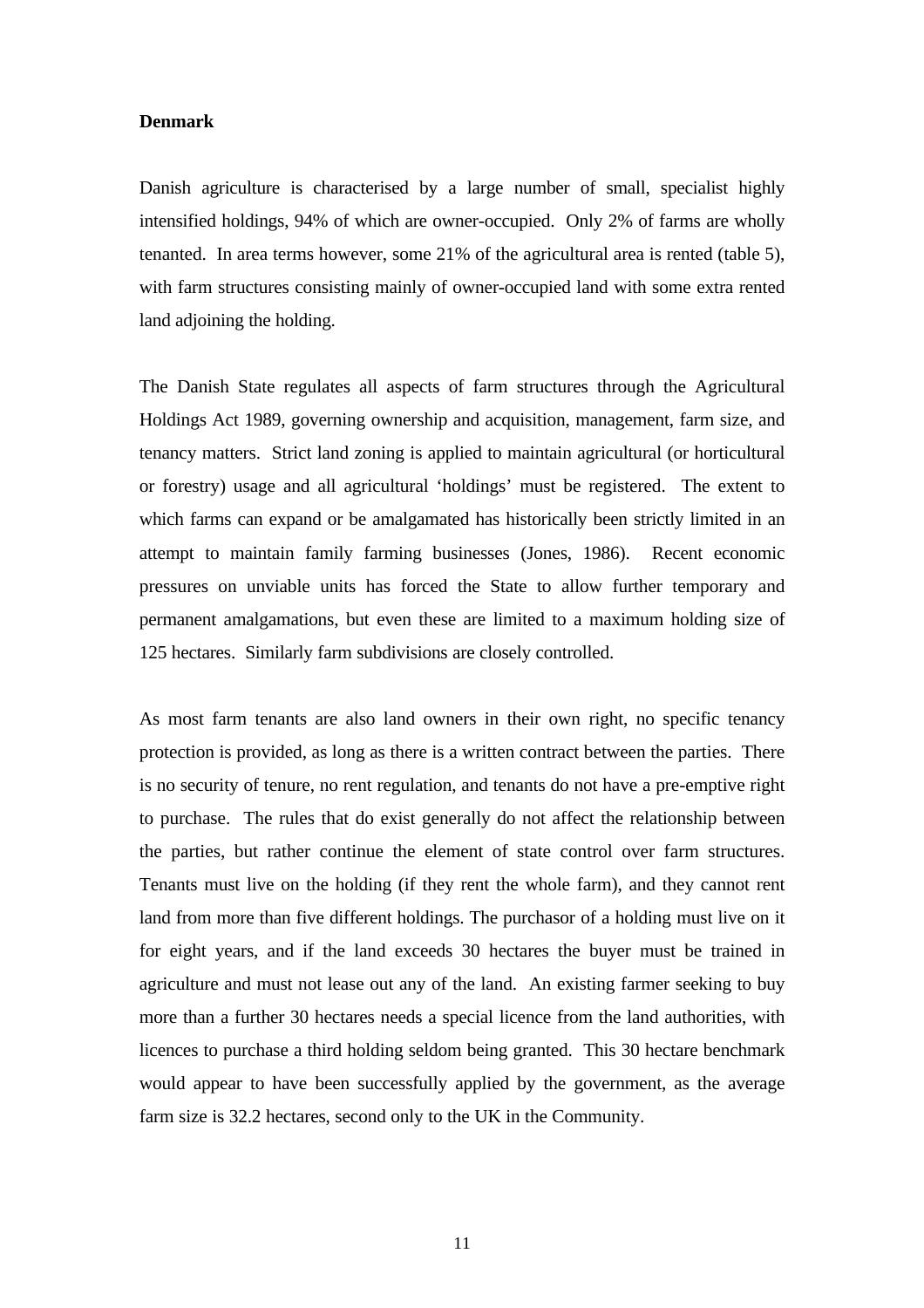However, family transfers and successions are facilitated by the application of much less restrictive rules. Family ownership has additionally been encouraged until very recently by outlawing the ownership or renting of holdings by companies, cooperatives or other associations. Owner-occupation still features highly under government policy, but the preservation of the family farm, whilst still seen as important, is now less so; perhaps providing evidence of the recognition of agriculture's importance in the national economy as the major exporter.

Farmers' sons generally buy out their parents over a long period, at discounts of up to 20% of the market price. As a consequence, young farmers often have to take offfarm employment to meet repayments and to compensate for low incomes and high debts. As farm succession to owner-occupied land implies large capital transfers the State assists in the process by loan capital schemes, whereby the first five annual payments are paid for by the government. A strong policy towards farm modernisation through training and technical skills has been followed by the State.

#### **Germany**

Germany differs from other European nations in having a large proportion (42%) of part-time farmers, spending less than half their working time on the holding. Even so, at 16.8 hectares, farm size is significantly above the EC average (table 4). Structural policies are operated through sixteen federal or regional departments- *Lander*. Those operating in the former East Germany are concerned with reorganising the former state co-operative farms and establishing a privatised farming structure in their place. This is being effected through leasing from a privatisation agency (the BVVG) followed by land sales under the Compensation Act. Thus there is an ongoing process of farm structure transformation (Doll and Klare, 1995), during which the two systems will be equalised. It is beyond the remit of this paper to examine the specific problems that such harmonisation is experiencing (see Klare, 1992).

In the fifty years to 1990, the number of farms in West Germany fell from 1 650 000 to 630 000, and agriculture's share of the workforce declined to 3%. In the former East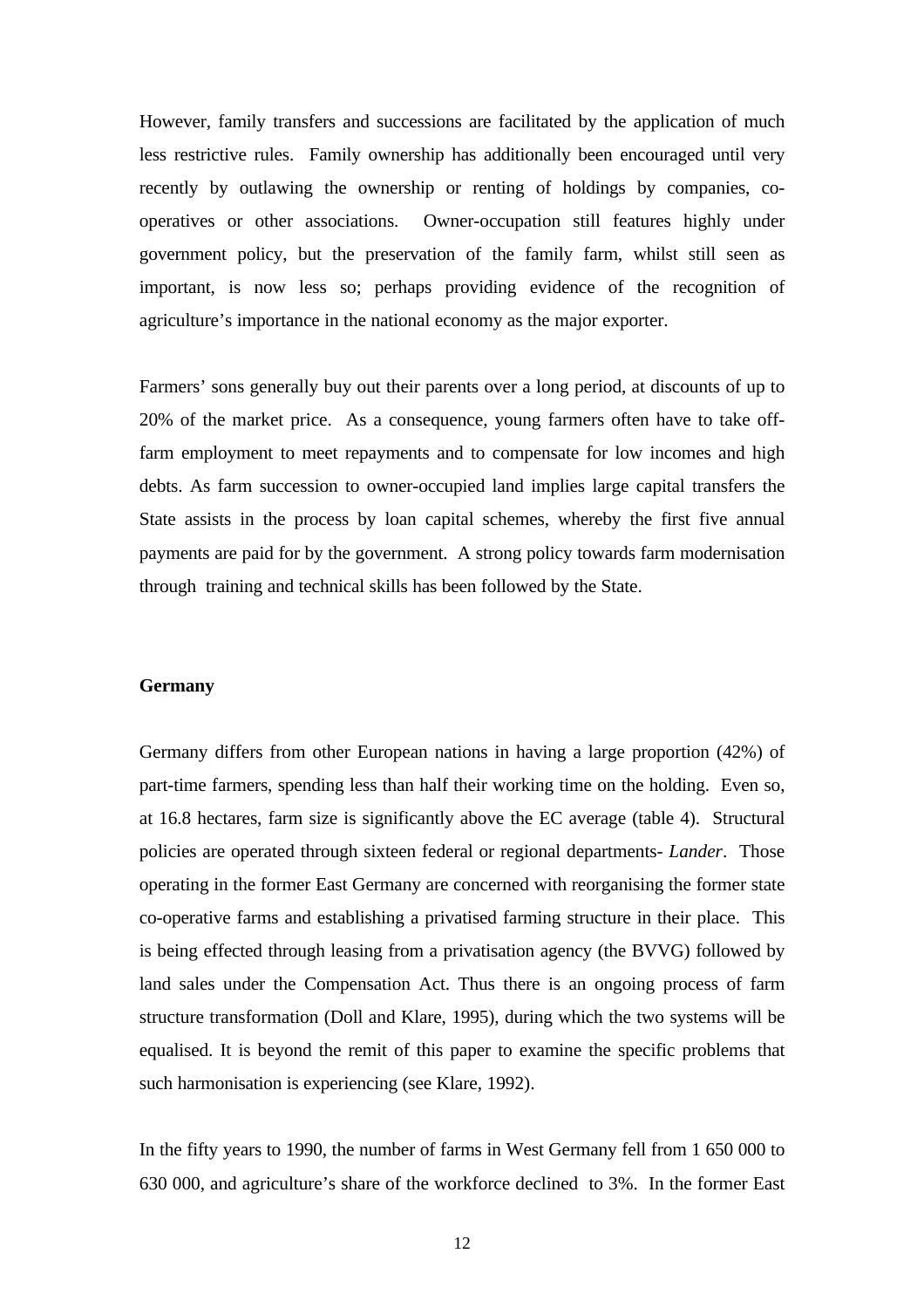Germany, employment in agriculture is still high, at 10%, with most farmworkers being employed on co-operative farms, state farms and church farms.

The Federal Act on Land Use Planning 1965 requires the adoption of policies to maintain a 'rustic agriculture' as an efficient sector of the economy, interpreted by the Lander as the maintenance of family farms, adequate rural infrastructure and the provision of suitable population densities. This is achieved through structural policies operated by the Federal and Lander administrations under powers bestowed by the Federal Law on the Common Action Improvement of Agricultural Structure and Protection of Coasts 1969/1988. A distinction is drawn between measures to improve holding structure through, for instance, consolidation, and measures to improves efficiency on each holding through investment programmes. EC measures have been adopted and consequently the Community contributes towards the cost of such schemes. Land consolidation schemes operate under laws of 1953 and 1976 with the objectives of improving productivity, working conditions and to facilitate regional development. This is achieved through the reorganisation of scattered holdings into economic units, and the provision of infrastructure with the redistribution of land on the principle of equality of value. The maintenance of such reformed structures, and the further pursuit of farm viability and improvement of structure is achieved by the requirement for prior administrative authorisation for the transfer of ownership (Administrative Control of the Transfer of Ownership on Agricultural Holdings 1961). Such permission will usually be refused if the consequent distribution of land is deemed undesirable, if a deleterious fragmentation would result, or if there is a disproportion between the price and the value at which the transaction occurs. The measures are implemented so as to give farmers priority over non-farmers in the acquisition of land, and for full-time farmers to have priority over part-timers. A similar Act of 1985 provides similar controls over the leasing of agricultural land, with powers to compel the parties to modify or cancel their contract. This operates less successfully, as it relies on landlords reporting the contracts (which many chose not to do). However, where controls are applied, a more favourable attitude is adopted towards part-time farmers, acknowledging the importance of renting in this sector.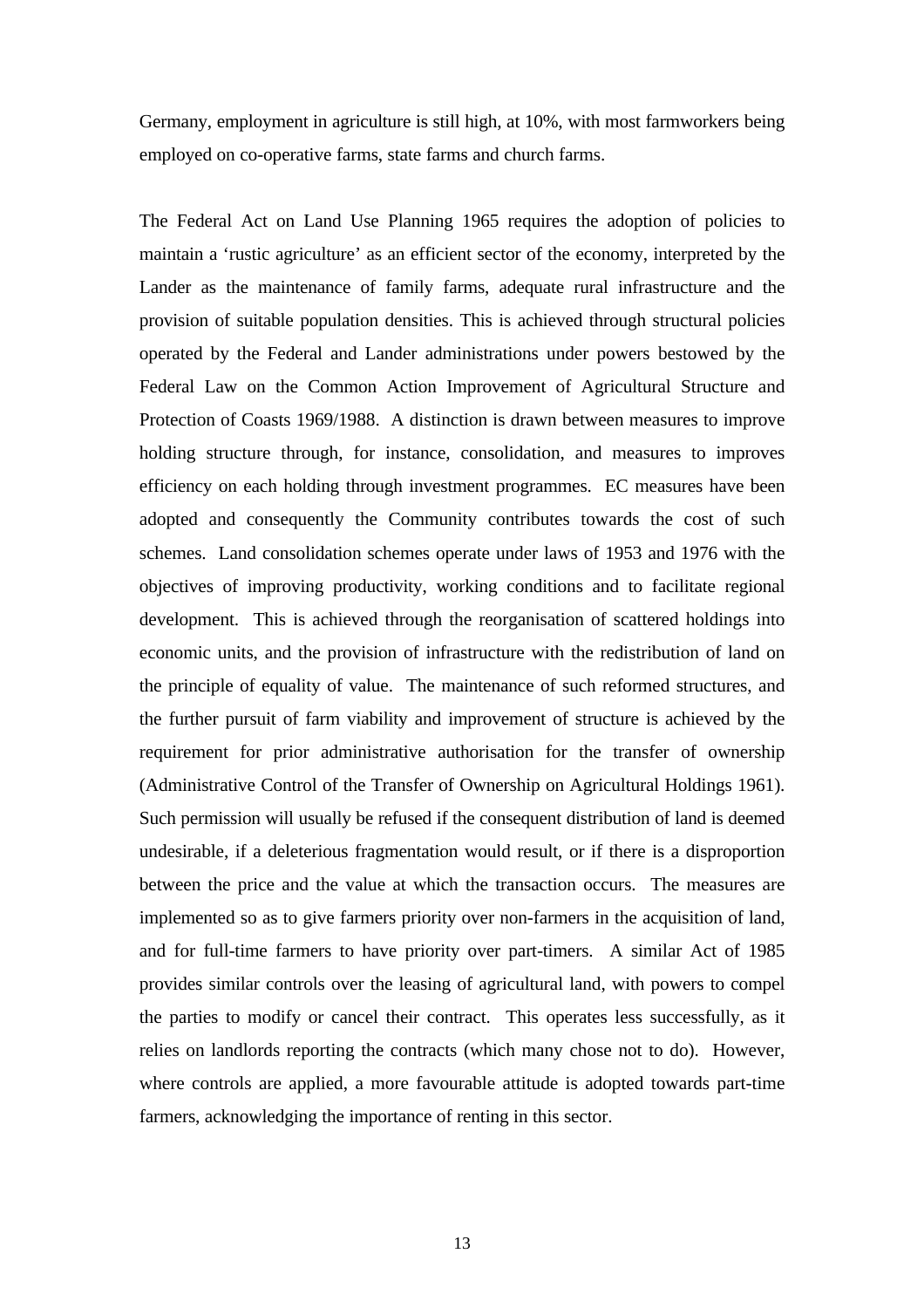The *Civil Code* which regulates farm tenancies has no prescribed minimum term for leases, but the tribunal can extend them up to a maximum term of 18 years for farms, or 12 years for bare land.

The fundamental law on successions involves equality of all heirs. However, in the pursuit of structural improvement and farm viability, a number of Federal and Lander laws depart from this principle and allow the succession to the farm of a single heir, providing that financial compensation is made to his co-heirs. Such compensation is based on farm turnover rather than value. A fairly common route to successions is apparent where the successor will work on the farm for a number of years before entering a formal contract of take-over. An additional period of training at agricultural college ensures that young German farmers are relatively experienced before entering a take-over. The handover period normally involves the successor leasing the land from his parents until their death, in return for a monthly rental and benefits in kind. It is necessary to provide for the co-heirs, and the parents usually undertake to compensate them at some stage in the passing-over process, leaving the successor to farm relatively free of debt.

#### **The Netherlands**

Some 34% of agricultural land is tenanted (table 5). Although this proportion is declining, the sector remains important to Dutch agriculture as some 54% of farms are wholly or partly tenanted.

Leasing arrangements are closely controlled by provincial government through Land control boards (*Grondkamer*). Leases of equipped farms must be for a minimum of twelve years, and of six years for bare. On expiry further six year terms are mandatory unless the landlord serves a non-renewal notice. Tenants can, in any event, contest such notices which will only be upheld by the tribunal in accordance with the principles of equity or on certain grounds under the Agricultural Lease Act. Landlords wishing to sell must first offer the land to their tenants, with the final arbiter as to the price being the Grondkamer, whose valuation will be based on rents. As the government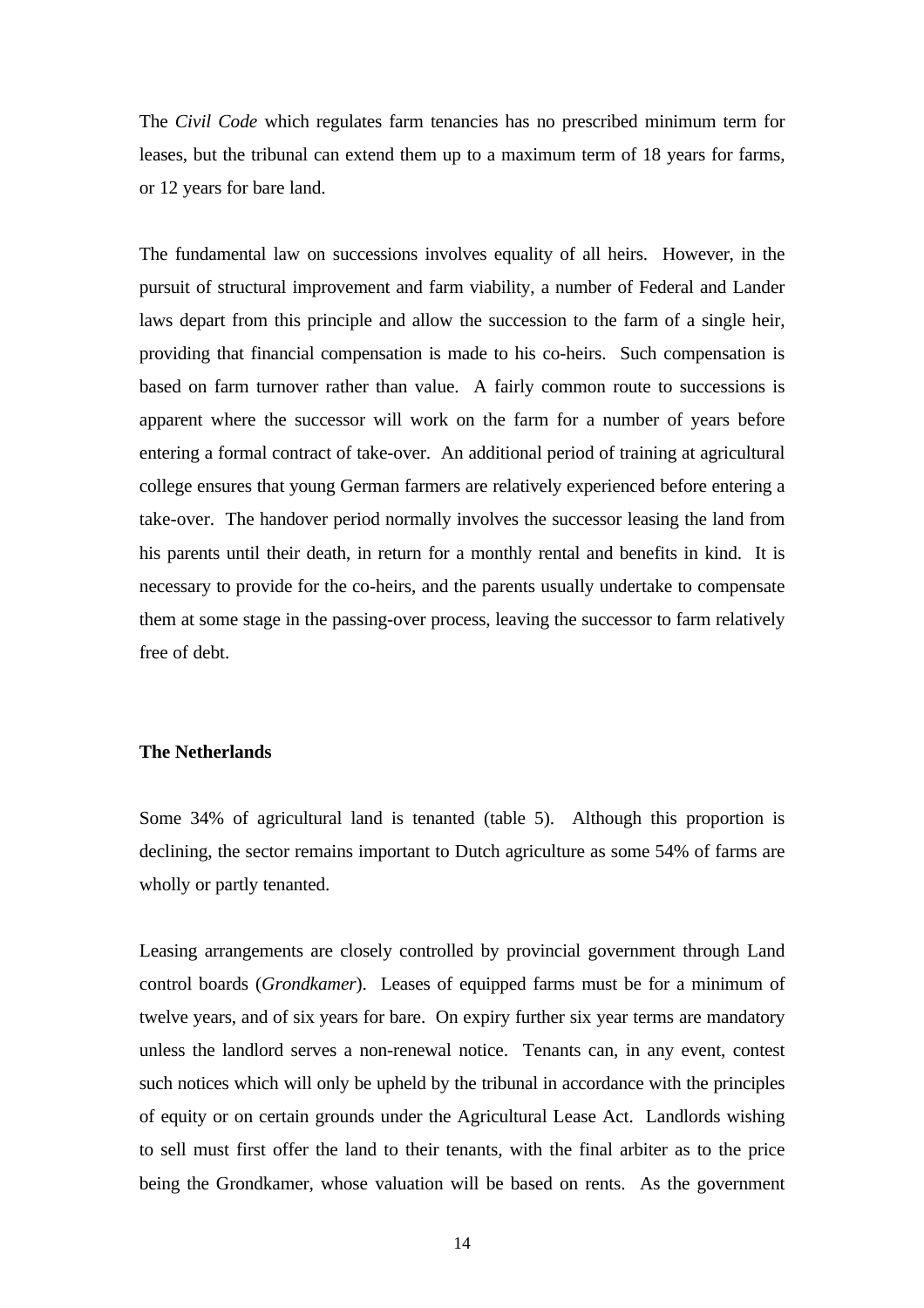sets the level of rents, and these are generally acknowledged to be low, leasehold values are about 55% of vacant possession.

The Netherlands are distinct in being the only Member State with less than 20% of farmers aged over 55 (table 3). A special, unique, transition process has been created by the Dutch, termed '*Maatschaps'*. These are associations between parents and successors during a transition period during which the organisation and control of the business is passed between generations. Some 70% of farm entrances are based on these 'contracts', allowing the family to exercise a high degree of control over the inheritance process. Dutch farms are highly capitalised, and the gradual nature of the handovers enables this capital to be passed over relatively free of charge, at low valuation and relatively free of taxation, confirming the corporatist nature of Dutch farming.

Non family entrants are therefore at a distinct disadvantage in the Netherlands. The State has elected not to interfere with the process and regards policies to assist young farmers entering farms as pointless. It does not traditionally assist young farmers although it does spend almost half of the agricultural budget on supporting agricultural training and education.

#### **France**

At 28 hectares, the average farm size in France is well above the EC average (table 4), but suprisingly small for a country with a well-developed and important agricultural sector. France accounts for nearly one-quarter of the agricultural area of the Community (table1). Some 38% of agricultural land is owner-occupied with 2% farmed under sharecropping arrangements and the remainder tenanted (table 5). The small size of farms is due in part to the historical fragmentation of holdings under the *Code Civil* rule of equality in inheritance, whereby all surviving offspring were entitled to a physical share in the deceased's property. This trend has been reversed by a redistribution process called '*remembrement*' (compulsory land consolidation and infrastructure improvement) and by 'preferential allotment', whereby one successor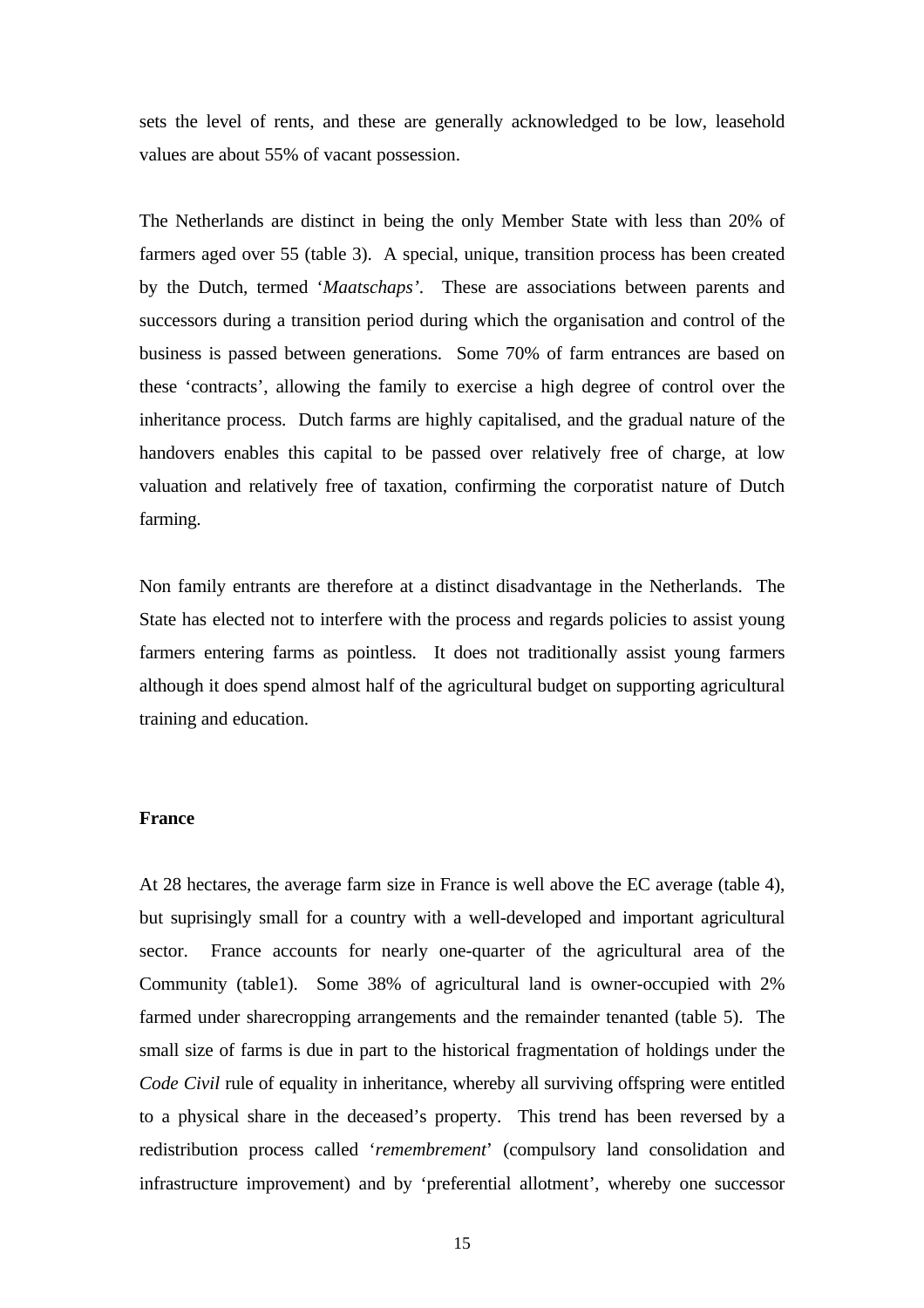takes the all land and makes a cash settlement to the other heirs. Land ownership and acquisition are closely controlled through regulations dating back to the Landlord and Tenant Act of 1946. Leases must be for a minimum of 9 years and are automatically renewable. Landlords can repossess if they wish to farm themselves, and tenants are given the pre-emptive right to purchase. Thus owner-occupation is encouraged.

Twenty-seven rural settlement corporations ('SAFER'- *Societes pour l'amenagement foncier et l'etablissement rural*) were established under the Agricultural Guidance Act 1960. These are now very active and, in effect, control the land market, with powers to buy, sell, and lease agricultural land, generally favouring new entrants and established families.

Contrary to the popular opinion that the French have sought to maintain a peasant economy, farm restructuring has been actively promoted, with France operating its own structural policy through three mechanisms:

1. Consolidation of holdings - achieved through extremely beaurocratic and complicated processes, involving local government committee and public inquiry stages. In excess of 13 million hectares have been redistributed in this way;

2. Structural administrative control - operating through a complicated 'minimum settlement acreage ('SMI'), whereby a special administrative committee oversees all enlargements, break-ups and farm settlements. The committee also controls the use of land by the 'buyer', requiring authorisation to farm if they have no training, or if they are expanding from another farm. This is defined under the Agricultural Guidance Act 1960 as 'family farm holding with personal liability'. The system was modified in 1990 in response to claims that it was inflexible, but nevertheless, control of enlargement is not likely to disappear for many years;

3. Freedom over land use - given to farm tenants under the French Landlord and Tenant Act.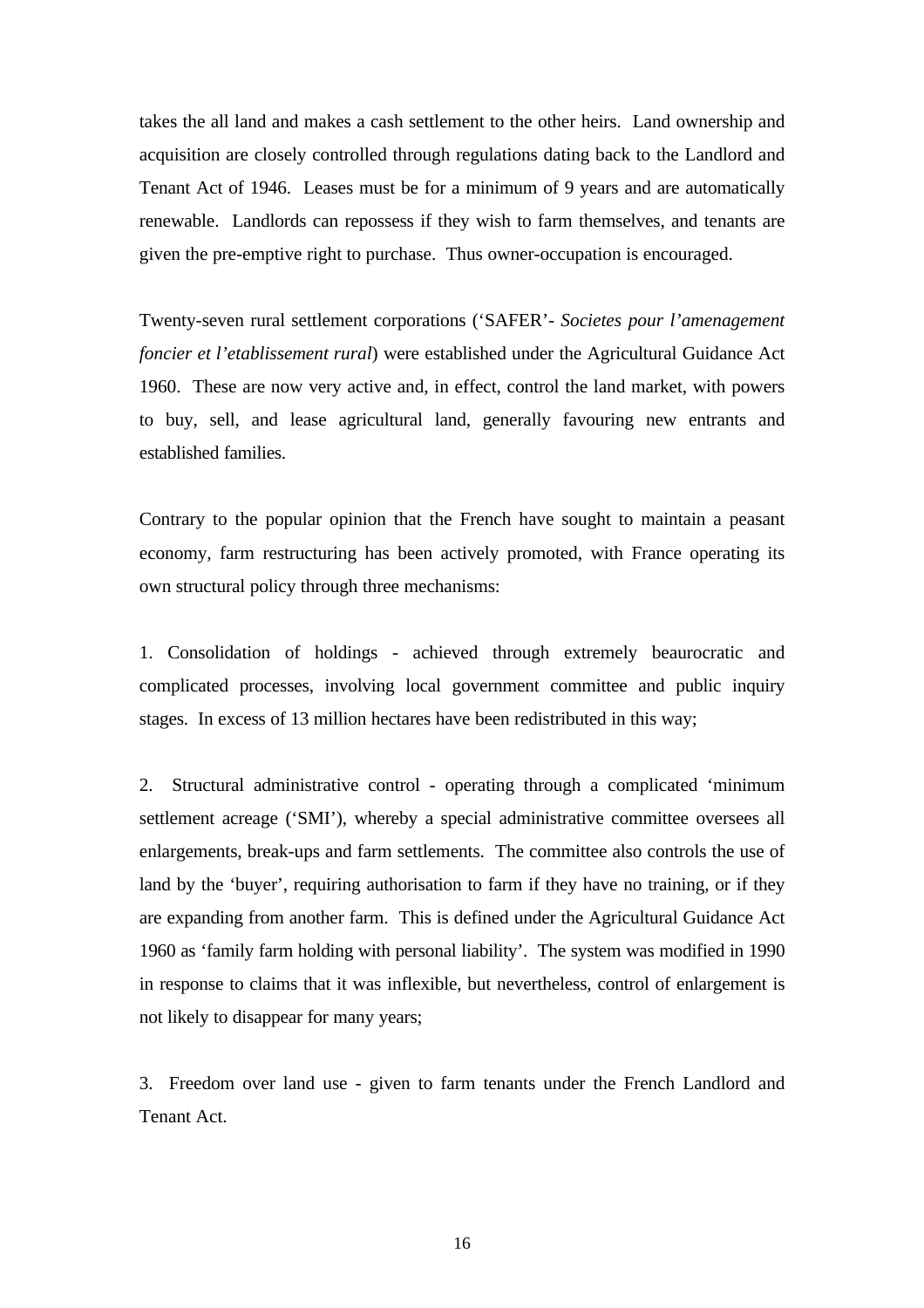Successions are dominated by family members, with only 10% of new farmers coming from outside the industry. It has been estimated (CEC, 1991) that outsiders require to invest three times as much to acquire the same productive capacity. Three main types of transition have been identified:

- a period of employment as farm worker on the family farm;

- an "autonomous transition", where the son becomes an associate or runs one of the farm enterprises- characterised by an arrangement known as the 'family company' or GAEC (*Groupement Agricole d'Exploitation en Commun*); and,

- the absence of any co-operation, commonly found on smaller, peasant-type holdings.

Most land transfers appear to occur through a process of family leasing arrangements. In this way, the successor's requirements for capital are much reduced. Even so, capital take-over is a major problem and many young farmers have high levels of indebtedness. In an attempt to address this problem, France has adopted a policy of financial aid via reduced interest rate loans and improvement grants, particularly targeted towards young farmers.

#### **Italy**

Italian agriculture exhibits a great number of small holdings, high employment, much part-time farming, as well as strong regional differences in structures and social attitudes to the land. Accounting for only one-eighth of the EC agricultural area, yet contributing one-third of its holdings (table 1) farm size is consequently small, averaging only 5.6 hectare (table 4).

There exists no single complete code of agrarian law, rather a set of fragmented, purpose-specific rules which make generalisms about the sector difficult if not meaningless. In addition, the background to land ownership is somewhat more complex than elsewhere in Europe, with not only private and a significant state ownership of land, but also a third intermediate category of *Uso civico*, land over which there exists communal rights, accounting for one-sixth of the agricultural area.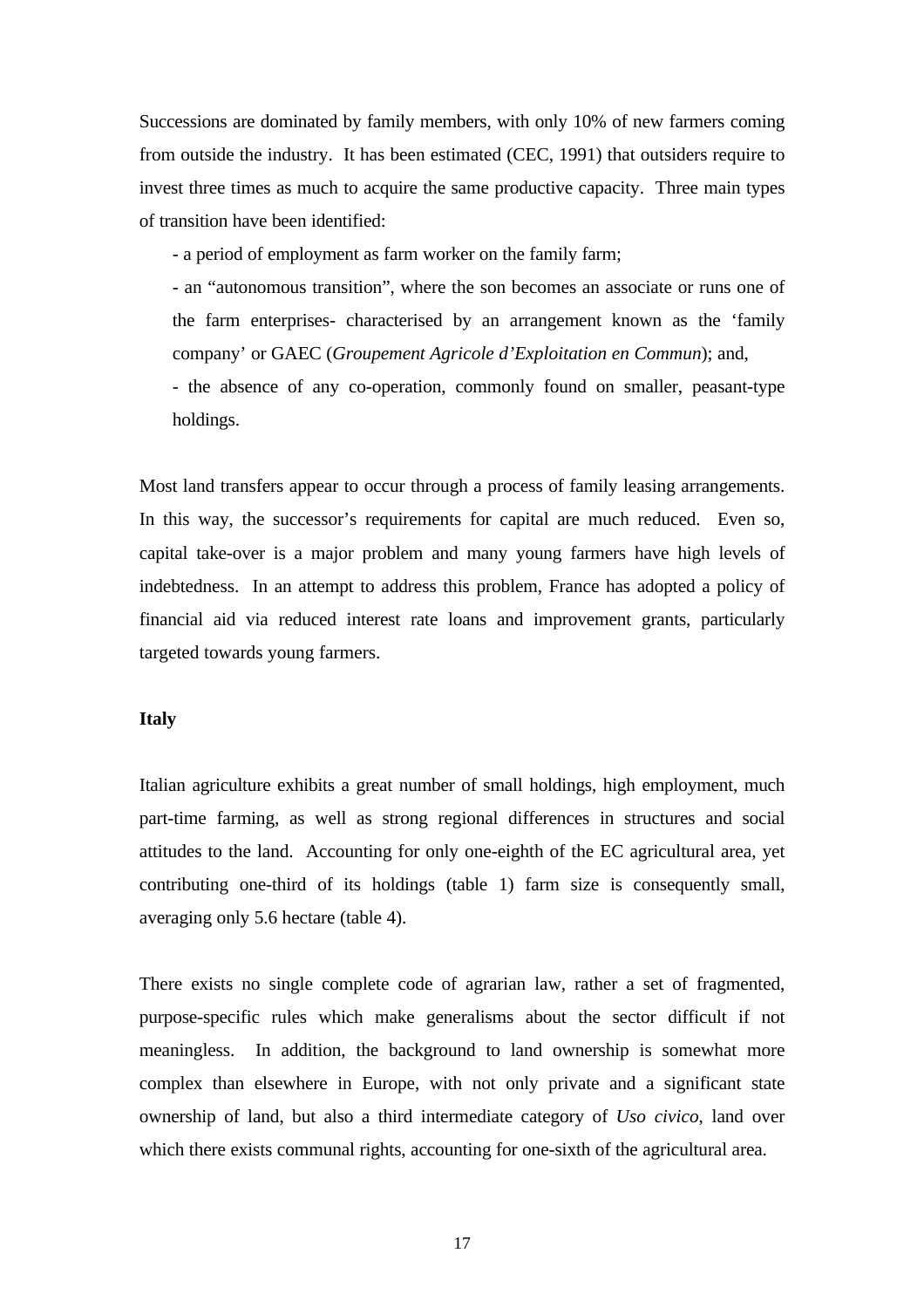Article 44 of the Italian Constitution is the most important statutory instrument. This seeks to secure efficient use of agricultural land, through (inter alia) state controls over private ownership, the redistribution of land, and the protection of small and mediumsized units.

Two policies of land reclamation and agricultural land reform operated from 1950 until the 1980s, but were largely confined to specific regions, and were unsuccessful: promoting small, inefficient holdings as much as efficient restructuring. At the same time regional measures specific to the south (implemented through the *Cassa per il Mezzogiorno*), the mountain communities, and the green plains (*piani verdi*) were established, and were aimed at promoting economic development in those regions, although they too have been largely ineffective. A national plan for agriculture was formulated in the 1970s in an attempt to increase productivity and to stem rural emigration and loss of agricultural land to urban development. This was based on two proposals, the *quadrifoglio* which was supposed to target public intervention, and a new law to attract young farmers back to the land. Both failed to meet their objectives while the second has been called an 'absolute failure' (Pooru, 1992). The subsequent adoption of EC directions in the 1980s aimed at overcoming surpluses has further localised successful agriculture and marginalised the more remote hill, mountain and southern regions.

There is a long established principle of indivisibility of land, which limits subdivision of holdings. However, this is of limited practical application as there is no specified minimum size. More effective in stemming subdivisions is the right of pre-emptive purchase given to family members working in the farm business. Loans and tax reliefs are given to assist small and medium sized holdings (under article 44) and are administered by the *Cassa per la formazione della proprieta contadina*. and the *Enti di sviluppo*. Such arrangements are usually reserved for working farmers and are limited to single farm holdings. The creation of peasant landownership is still an objective behind many Italian laws governing land sales.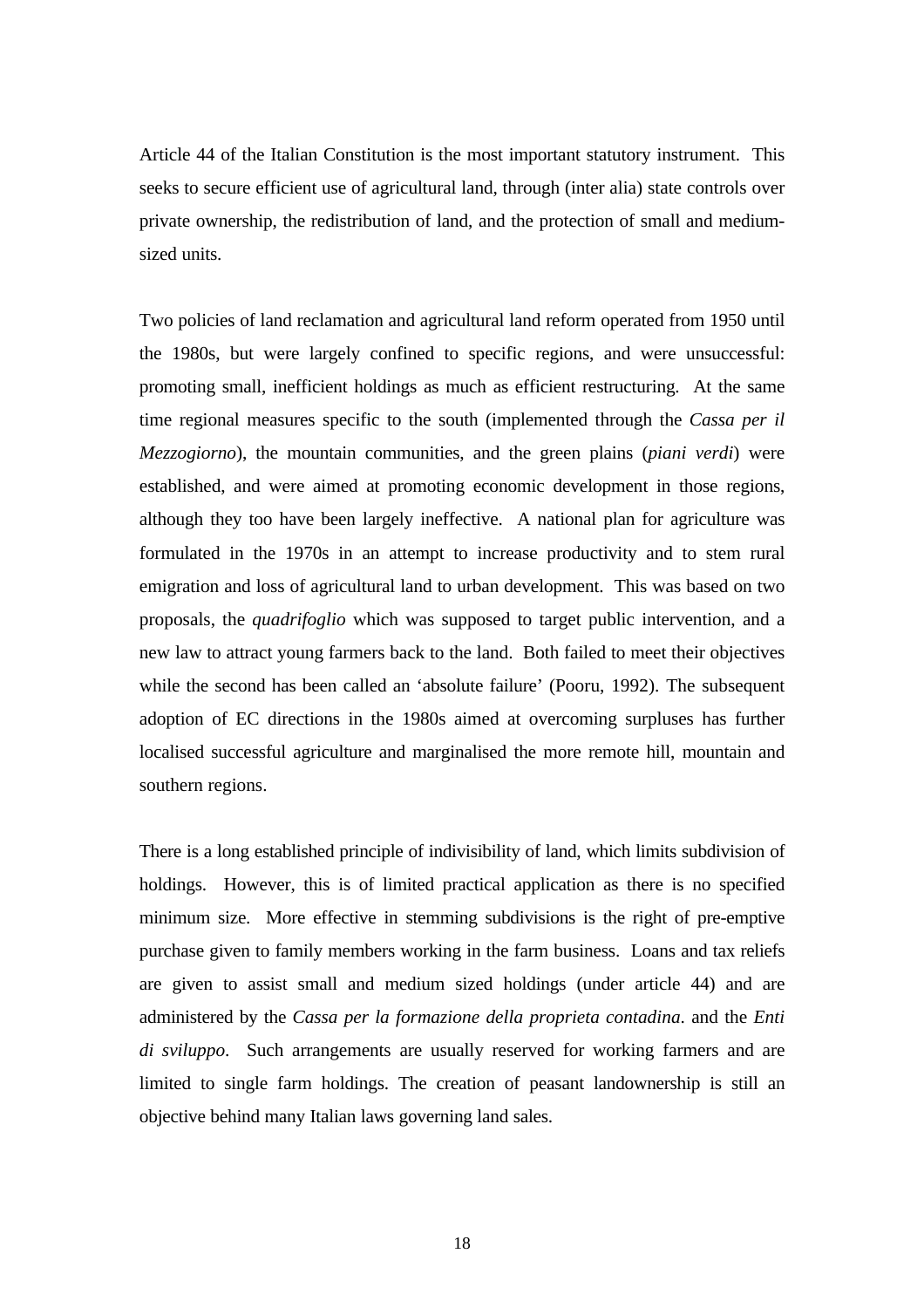Measures to promote land amalgamations under single ownership exist but are rarely used. The right of a neighbour to purchase pre-emptively on the same terms as a third party, is however commonly exercised, as are the rights of tenant-farmers and sharecroppers (*mezzadria* and *colonia parziaria*) to buy from landowners intending to sell. Such rights have assisted in the restructuring, or at least the maintenance, of the existing size structures.

Tenancy and sharecropping have been the most common forms of occupation, although the tenancies actually have little in common with leasing arrangements in most other European countries, exhibiting principles of produce-sharing and management responsibility more akin to sharefarming arrangements. The laws of custom which regulate these agreements historically have favoured the landowner, and the consequent feudal connotations attached to them led to reforms in 1964 which strengthened the occupiers rights and gave statutory protection to new contracts. Further legislation in 1982 outlawed any new agreements which were not tenancies thus bringing new Italian tenancies in line with the more european concept of leasehold, establishing principles for security of tenure with rent controls and minimum term lengths of 15 years.

For farm structures therefore, the lack of a coherent principle of indivisibility combined with strong family sentiments governs successions. Traditionally a long period of cooperation occurs before the handover of land, which is often not until the parents death. Unless the farming successor has managed to build up enough capital with which to buy out the other siblings, the maintenance of the farm structure is usually achieved by renting or sharefarming from the other co-heirs. Even on the more commercial farms, where takeovers by a single family member can be achieved, access to land for expansion is so limited that modernisation of working capital is often the only way of increasing efficiency. In practise this is difficult as Italian banks do not generally regard agriculture as a sound investment. The combination of these factors has led to the continued importance of part-time farming in the maintenance of youngfarmer incomes and also the use of contractors effectively farming several fragmented holdings on behalf of farmers often living off farm and near to their urban employment site.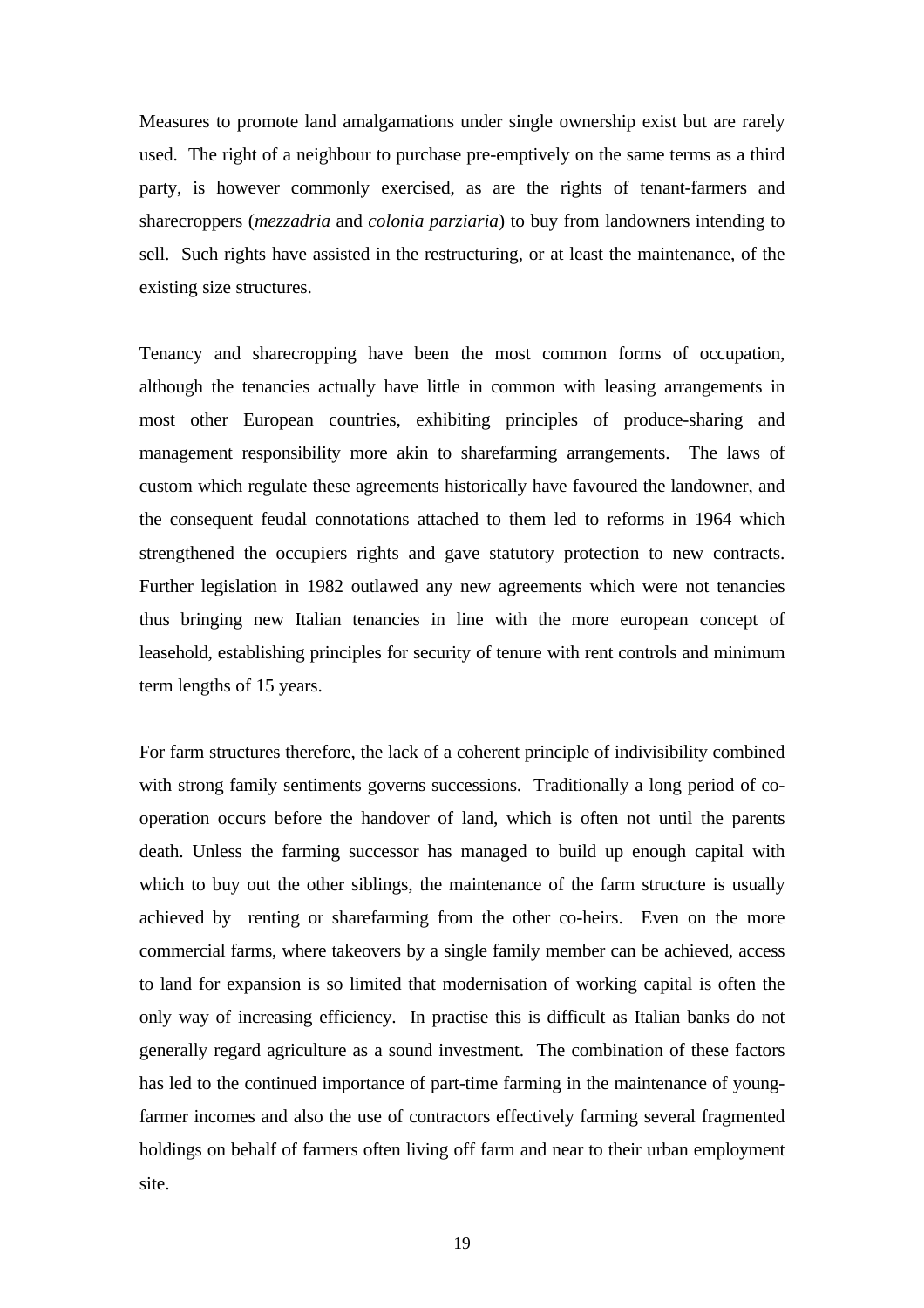The Italians do not appear to view the encouragement of young farmers, whether from within or outside agriculture, as being of any relevance to structural reform. Indeed, as a policy objective, the improvement of farm structures has attracted little consideration and EC measures to help young entrants have had only a minimal impact. The strong divisions in Italian society (Furlong, 1994), between rich and poor, North and south, and between the large estates (*latifundia*) and smallholdings (*minifundia*) look set to continue (Mucci, 1992).

#### **Ireland**

Irish farm business structures are similar to those found in southern European states; a high proportion of 'family farms' (table 3) and a high percentage of farmers aged over 55, reflecting the widespread and historical influence of peasantism. Despite the inertia exhibited by farm structures, and the apparent lack of modernisation, the sector plays a significant role in the economy, employing 15% of the workforce and contributing 8.5% of Gross Domestoc Product and 28% of Irish exports. Owner-occupation is the dominant tenure, involving 88% of all farmland. Family ownership passes between generations free of charge indicating the extremely important role of the family. This maintenance of the status quo is supported both by government, and by rural society as a whole. Renting occurs on a small scale only, as it is generally regarded as socially inferior and unacceptable to young farmers. Indeed, the lack of a rented sector, combined with a very small market in freehold farms, makes it almost impossible for outsiders to get into farming. It is also responsible for the continuation of weak structures, characterised by small, livestock farms incapable of supporting long periods of transitionary co-operation between retirer and successor, and often necessitating the involvement of the farmer in off-farm employment.

Whilst the state indirectly favours family successions, it does little to positively assist young farmers, who, whilst taking over the holdings relatively free of debt, have little capital available to invest or modernise their farms.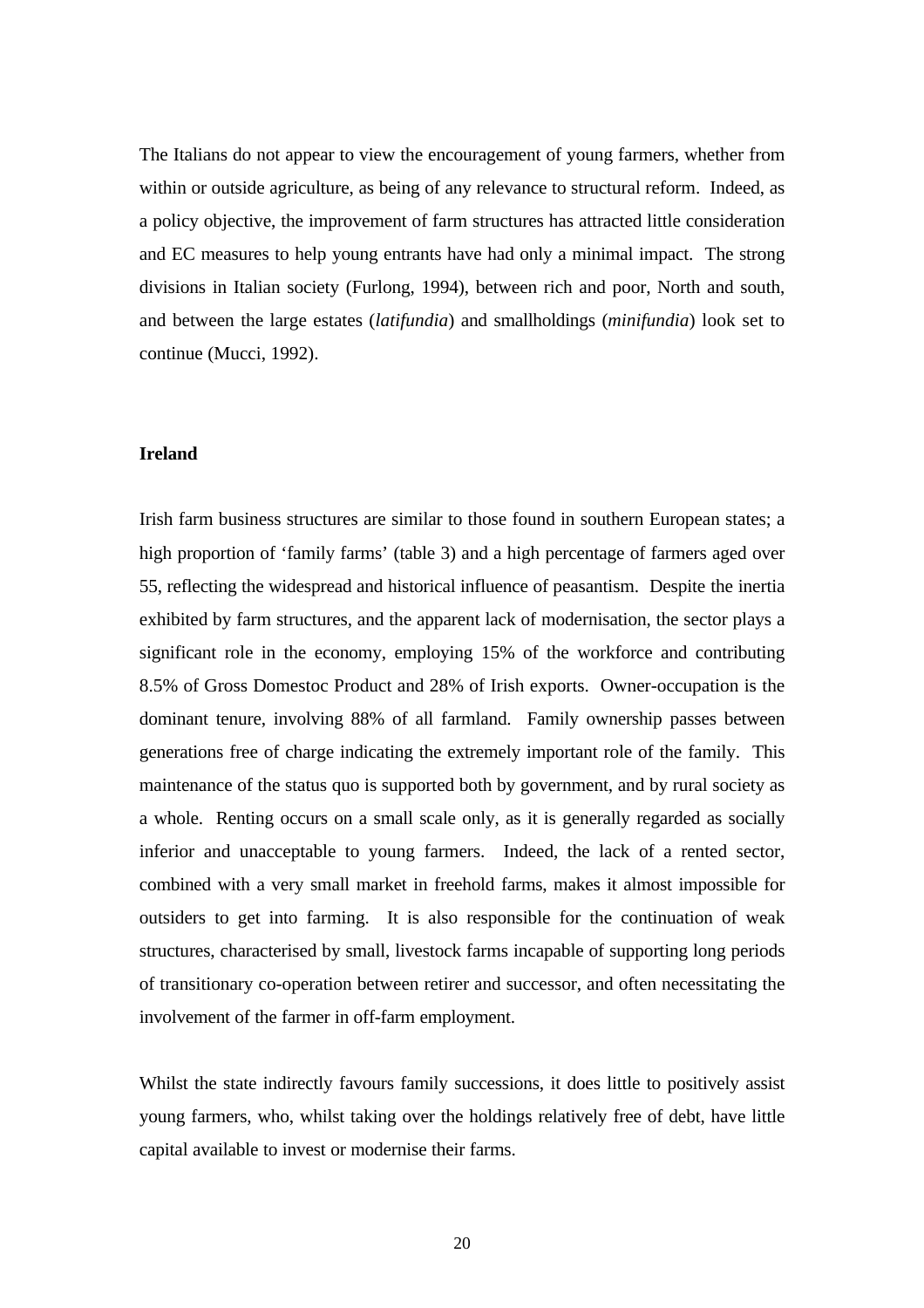#### **Greece**

In ways similar to Italy, Greek agriculture faces structural problems epitomised by family dominance, inefficient successions, and generally poor attitudes towards modernisation.

Equality in kind, at least among male heirs, is widely practised, as is the increased reliance on part-time farming, perpetuating the preponderance of fragmented and small peasant holdings. Although the rented sector has increased recently, this is largely as a result of family arrangements, and has not affected the dominant social characteristicthat most landowners regard themselves as farmers. Greek farming also exhibits a 'top-heavy' age structure, with less than 6% being under 35 (representing only 5,000 full time farmers out of 950,000 registered holdings). On accession to the EU in 1981, the government secured extra funds for structural assistance. Despite this, and despite having implemented Community aid programmes to assist farmer training, the young farmers that do come into the business are usually untrained and inexperienced, and therefore do not generally contribute to the innovation or modernisation of the business. Farming is held in low regard amongst the young, and where only one successor takes over, he will usually be the son with the weakest academic achievements and the lowest aspirations. The social regard for farming therefore results in the continuation of largely peasant activities and a general lack of investment.

While investment by Greek young farmers is the lowest in the EC the level of indebtedness is also low, partly explained by high interest rates. Farm incomes remain low, such that capital accumulation is limited and opportunities for modernisation further restricted. The implementation of Regulation 797/85 has largely been aimed at on-farm improvements rather than at structural reforms consisting of, for instance, amalgamations. One key reason for this is that a high proportion of holdings would fall below the minimum acreage specified for land allocation schemes.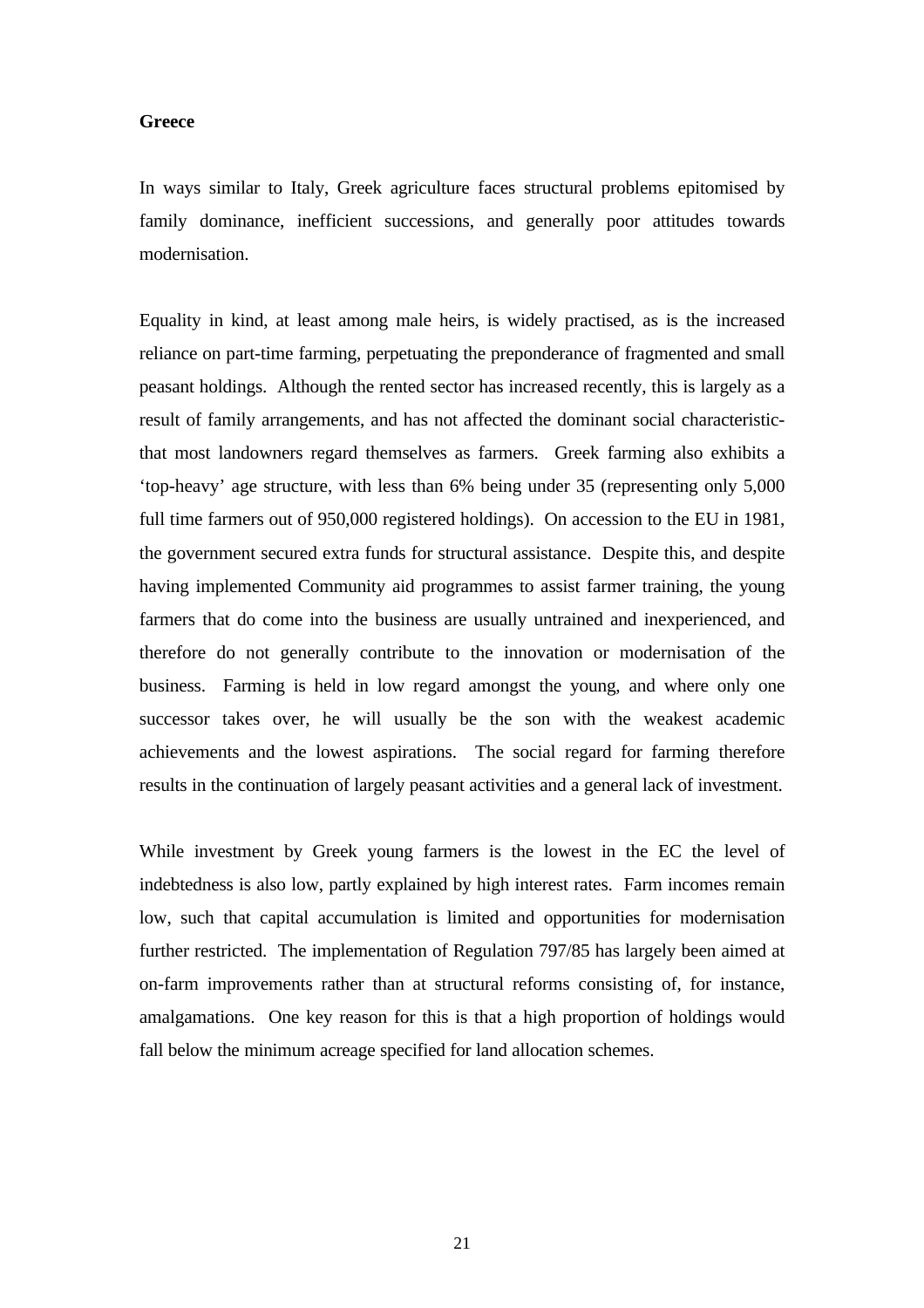## **Spain**

In common with the other Mediterranean countries, Spain is characterised by small farms, a high proportion of part-time farmers (53% spend less than a quarter of their time working their farms) and an ageing farming population (23% over 65). Owneroccupancy is the dominant tenure (76%), but although there is a relatively open land market, prices are high, and restructuring is hampered by the reluctance among farmers to borrow funds.

General macro-economic factors impact greatly on farm structures. Unemployment is generally high in Spain, and fifteen years of economic crisis has hindered modernisation. Agriculture has remained a significant employer throughout and has seen an increase in the number of young workers, generally employed as family labour. They often take menial roles on the farm rather than face unemployment in the city (80% of family labour has no management responsibility). The role of the father in the farm business has generally strengthened, with the result that the patriarch retains control late into life, often until death. This has two consequences for farm take-overs: firstly there is a long period of transition, often characterised by a high degree of subordination; secondly, and despite the underlying principle of equal shares between heirs, the son who has been 'groomed' to take over the farm normally gets a big family advantage.

Uniquely in the Community, Spanish agriculture exhibits a significant inflow of 'new entrants' ('*incorporacion*') from other backgrounds, not only as workers but also as proprietors in their own right. This is explained in part by a large horticultural sector, which requires lower capital investment and is viewed as a growth sector of the rural economy. Most young farmer proprietors are to be found in this sector. In this way, movement of labour, even over a relatively small time period, has had an impact on the pattern of property ownership in Spain.

Farm replication patterns seems to follow the type of production being practised. For permanent crops and mixed farming, the dominance of family take-overs is declining. For annual cropping and livestock systems family replication is dominant.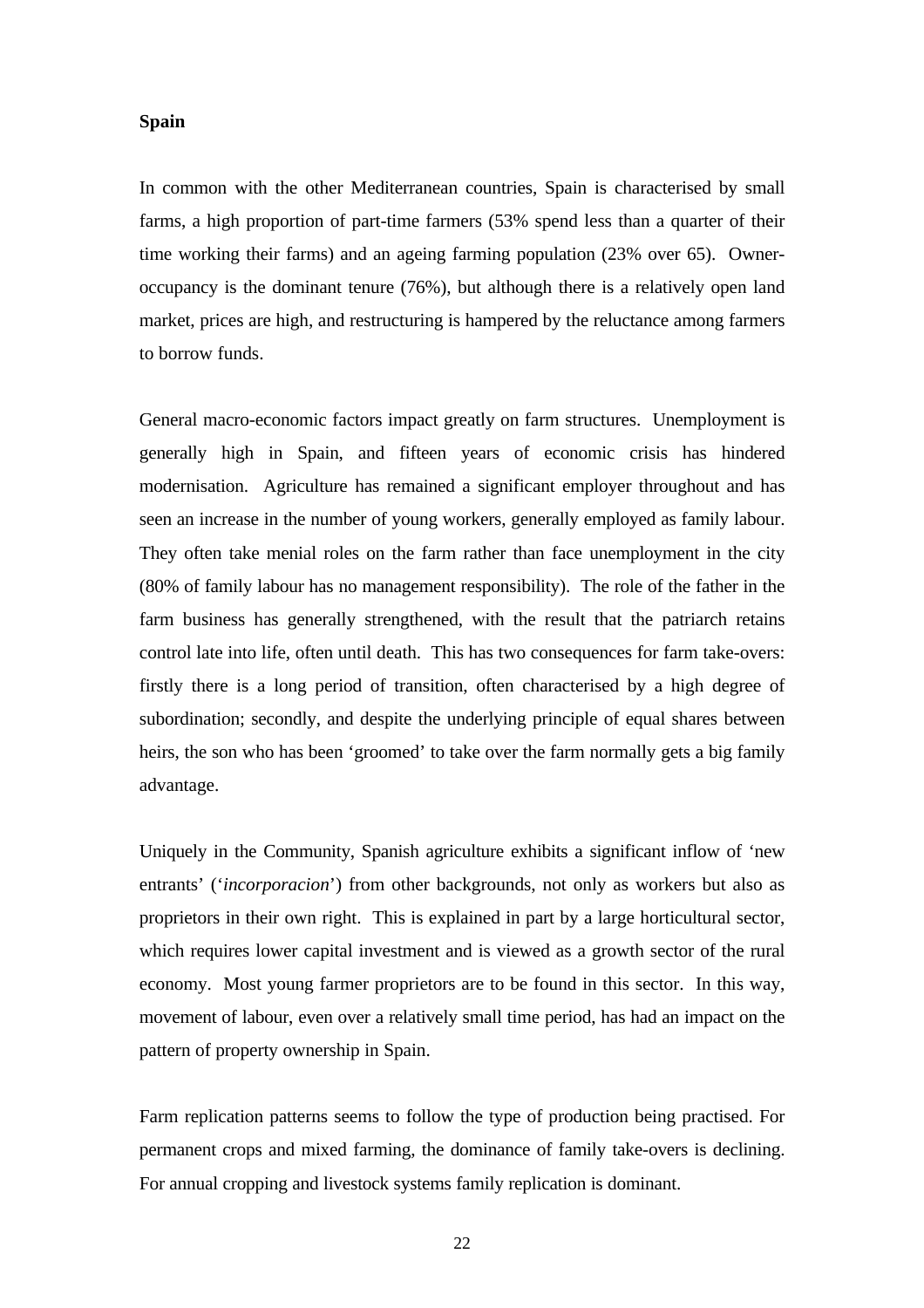For the State, farm restructuring is seen as part of the policy to fight unemployment rather than for the protection of rural economies or for environmental reasons. Indeed the success of most of the aid programmes are expressed in terms of number of jobs created. Specific agricultural schemes were introduced in 1983, and were updated in 1991. These consist largely of improvement grants, covering up to 50% of the cost of the investments. The schemes have seen a high level of uptake by young farmers, although the scale of individual projects has generally been small, and the impact on structural reform has, as yet, been minimal.

#### **Portugal**

Like its neighbour Spain, Portuguese agriculture is characterised by small family farms with an elderly farming population (58% over 55) and plays an important role in national employment (25%). However, unlike Spain, Portugal is experiencing an outmigration of young people from farming, with the number of farmers aged under 35 declining by 46% from 1980 and 1987.

Land prices are generally high, and although the State has regulated farm take-overs and entrances since 1986, almost all land transactions are 'unofficial'. Farmers and landowners generally hold onto their land not only because it is a production tool but also because Portuguese society places a high value on land ownership. Most farmers today have inherited their land from their fathers. The family plays an important role, providing not only most of the labour, but also being an important source of finance. Finance from official sources such as banks is a relatively recent phenomenon and is still little used. Restructuring is encouraged, or at least the status quo is maintained, by generally inequitable division of the family inheritance in favour of a single heir. The lack of provision for co-heirs implies the accumulation of off-farm capital, through non-agricultural employment, practised seemingly as much by the eventual successor as by his siblings.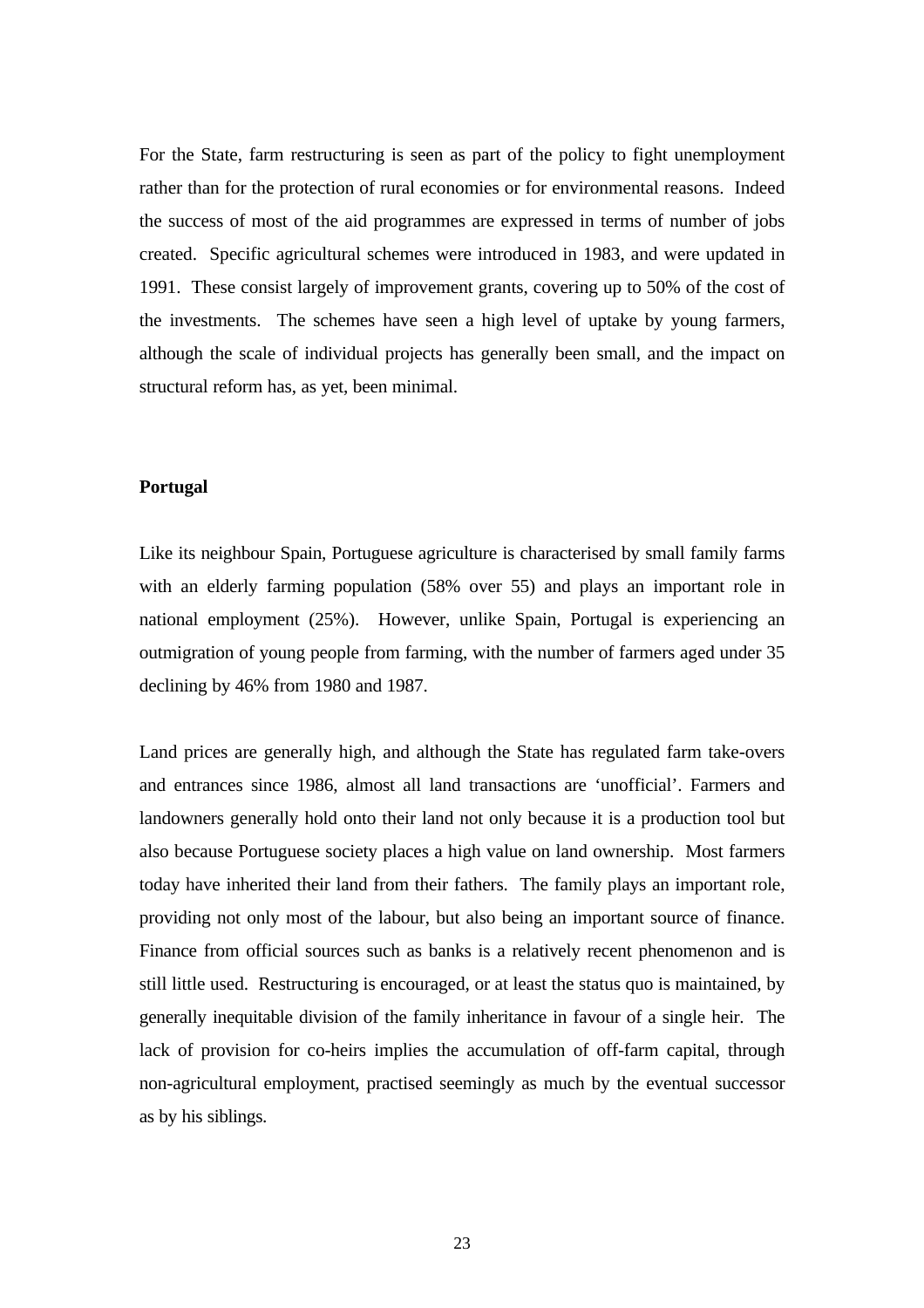Renting is relatively insignificant, and whilst it has declined in overall importance, it is of increasing relevance to farm entrance. Full-time farming is also increasingly a feature of young farmers, suggesting that in order to obtain economic efficiency they are increasingly turning to renting land.

Adoption of EC structural support has been highly selective, and inflexible. The State has chosen to favour investment schemes rather than specific structural polices.

#### **United Kingdom**

Access to agricultural land and family successions has not been a major issue in the UK: agriculture is a small player in the employment market (2%), while tax and property laws combine with established inheritance practises which enable take-overs to occur at minimal capital cost to the successor. At 64 hectares average farm size is the highest in Europe, incomes are generally good, and usually a period of co-operative transition between farmer and son can be accommodated to ensure a smooth transition of the business between generations. As a consequence, the labour market is stable, and there are no fears (in most regions) of a collapse of the farming economy and wholesale out-migration.

The freehold land market is completely open and unregulated. Thus whilst farm structures are dominated by family owner-occupiers and family tenant farmers, there has developed a considerable 'commercial' sector dominated by agribusinesses and contractor-farmers operating either as owner-occupiers or sharefarmers. This phenomenon is unique in European agriculture, and it does allow for a significant inflow of new blood into the industry.

The tenanted sector has been in decline since the turn of the century, from over 90% of farms to the current figure of around 37%. Tenants enjoy a large measure of protection under the Agricultural Holdings Act 1986, giving them security of tenure for three generations, a measure of rent regulation loosely tied to the farm profitability, and freedom of cropping. The rights of landlords to regain possession are very limited,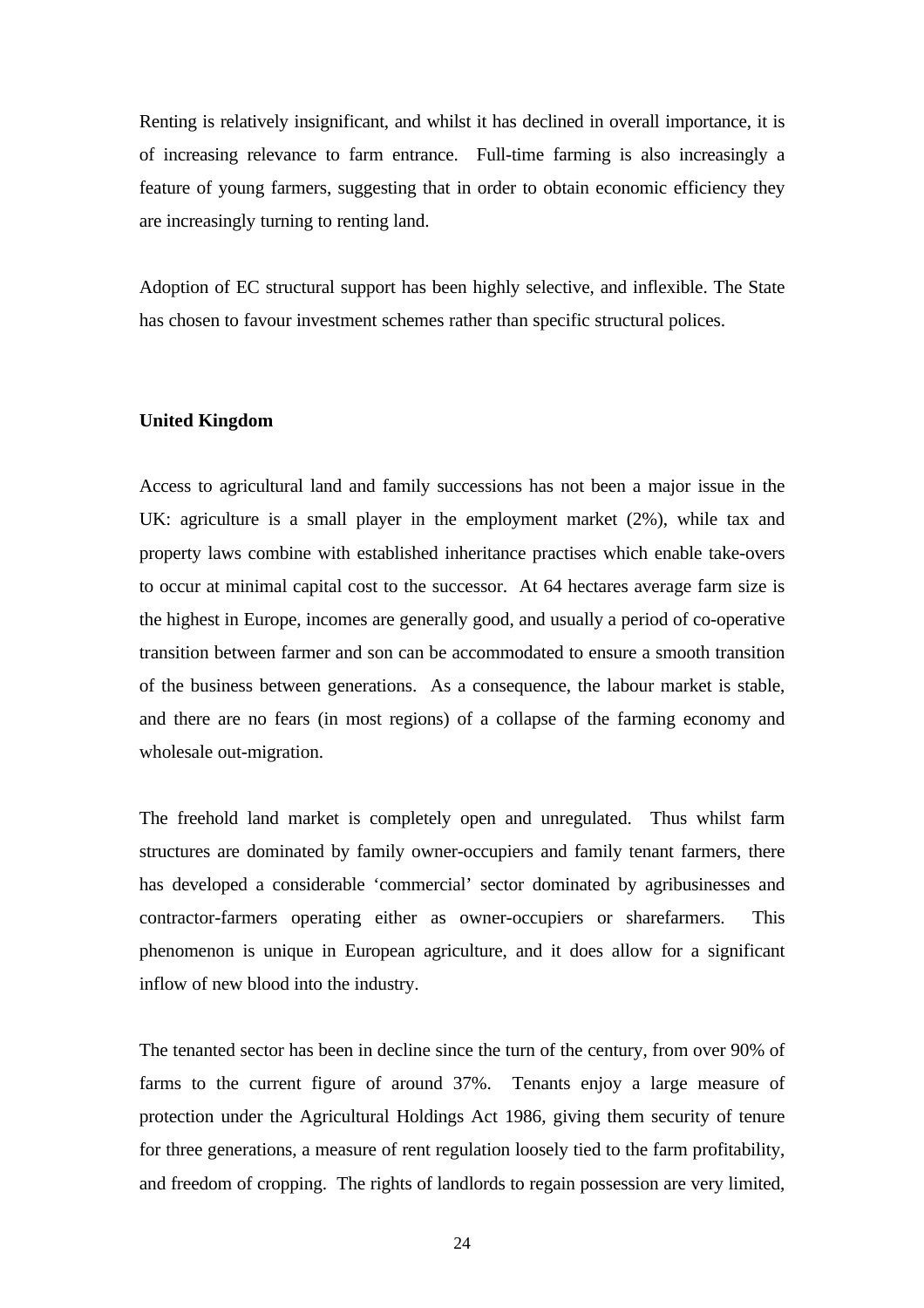and unlike most other countries do not include the landlord's intention to farm himself. Conversely tenants do not have pre-emptive rights of purchase, although in practise they will usually be better placed than third parties, whose bids will usually reflect investment value only (roughly half the vacant possession value). An imbalance in protection in favour of the tenant has for long been regarded as having been the main contributor to the downfall in the tenanted sector and the two-tiered land market. In an attempt to revitalise the let sector a new category of tenancy (the 'Farm Business Tenancy'), where the parties can agree terms virtually unfettered by statutory interference, was introduced in 1995. Although only in its infancy, the first indications are that rather than provide whole farms to let or starter farms for new entrants, this measure will provide opportunities for existing farmers to expand, and may hasten the decline of the traditional tenanted sector.

There are no regulations governing maximum or minimum holding size, amalgamations or fragmentations, and there is a discernible trend towards increasing farm size, particularly in the more arable South and East. Successions generally favour one heir, particularly where a tenanted farm is passed on from farmer to son, with capital being inherited virtually free of charge (and with minimal taxation). Provision for co-heirs rarely causes a significant problem for the business. There is relatively easy access to credit, as farming collateral and incomes are generally perceived to be secure. The government actually makes little intervention in farm structures, and has chosen not to implement EC restructuring schemes. Little provision is made for assisting modernisation either, except where the investment will reduce environmental impact.

## **Conclusions**

The process of replication of farm businesses, concerned with inheritance of the assets and succession to the status of farmer (Augustins, 1989) is heavily influenced by social, economic and legal forces. Agricultural successions are inextricably interwoven with the European concept of the family, a feature which distinguishes the sector from other economic activity. Barriers are erected, either directly or indirectly, which limit, and in some instances prohibit, entry by those from non-farming backgrounds. Although the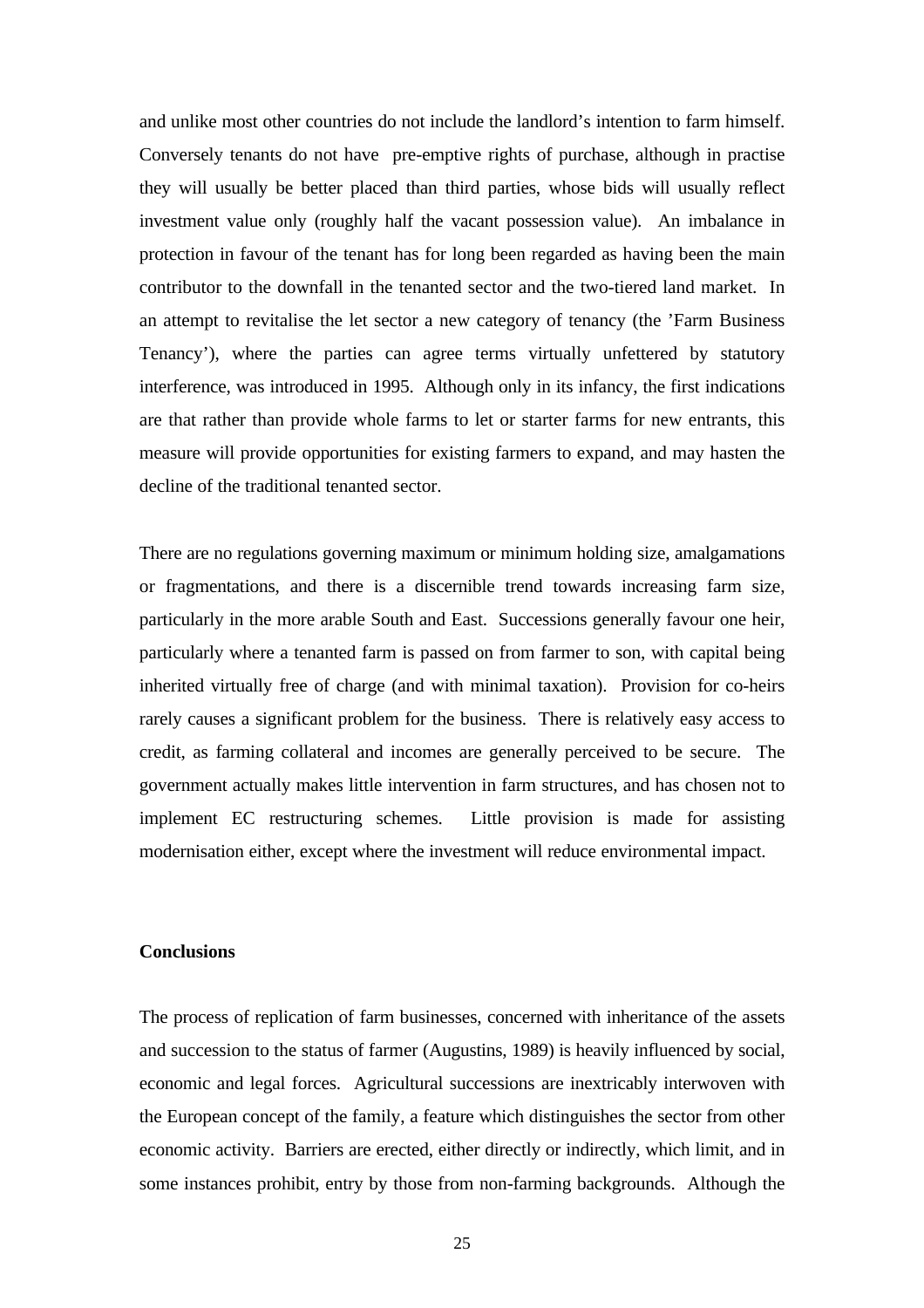primacy of *food* production may be in retreat (Marsden et al, 1993), established farmers and land owning families are likely to continue to control the timing of, and pattern of access to, agricultural land rights by others.

Three general patterns of succession and inheritance can be identified in Europe:

1. Total egalitarianism: the equal shares and break up of the farm. Ostensibly such systems (Italy) have a negative impact on farm structures. They are often accompanied by the divorce between ownership and farming, whereby farmland ownership is retained as a 'holding', but farming is actually carried on by contractors working over large areas of fragmented farmlands.

2. No equality of shares, and the retention of the farm as one unit. This is evidenced in the United Kingdom, Netherlands and Germany. The practise relies on goodwill or tradition within the family unit, and the acceptable selection of one heir as the successor. The other heirs would be expected to accumulate their own capital (either through marriage in the case of females, or through other professional endeavours in the case of other male heirs).

3. Equality of shares, with the maintenance of one unit. Such systems often rely on the development of family renting or credit arrangements, or provision being made by the retiring farmer for the co-heirs. Often the system is protected by a closed leasing market, and State regulations over land valuations and acquisitions, which may ease the financial burden to the successor. Despite such assistances, such inheritance traditions usually result in a higher debt-burden for the incomers, as is evidenced in France, Belgium and Denmark.

Where Member State governments intervene in the farm replication process this is almost exclusively to the relative advantage of established farming families. Laws governing land ownership and occupation, taxation, and the provision of pensions and training without exception favour the status quo. Some Member States have gone further and have adopted their own specific measures to assist young farmers (France Denmark and Belgium). The EC policy with regards to enforcing its own measures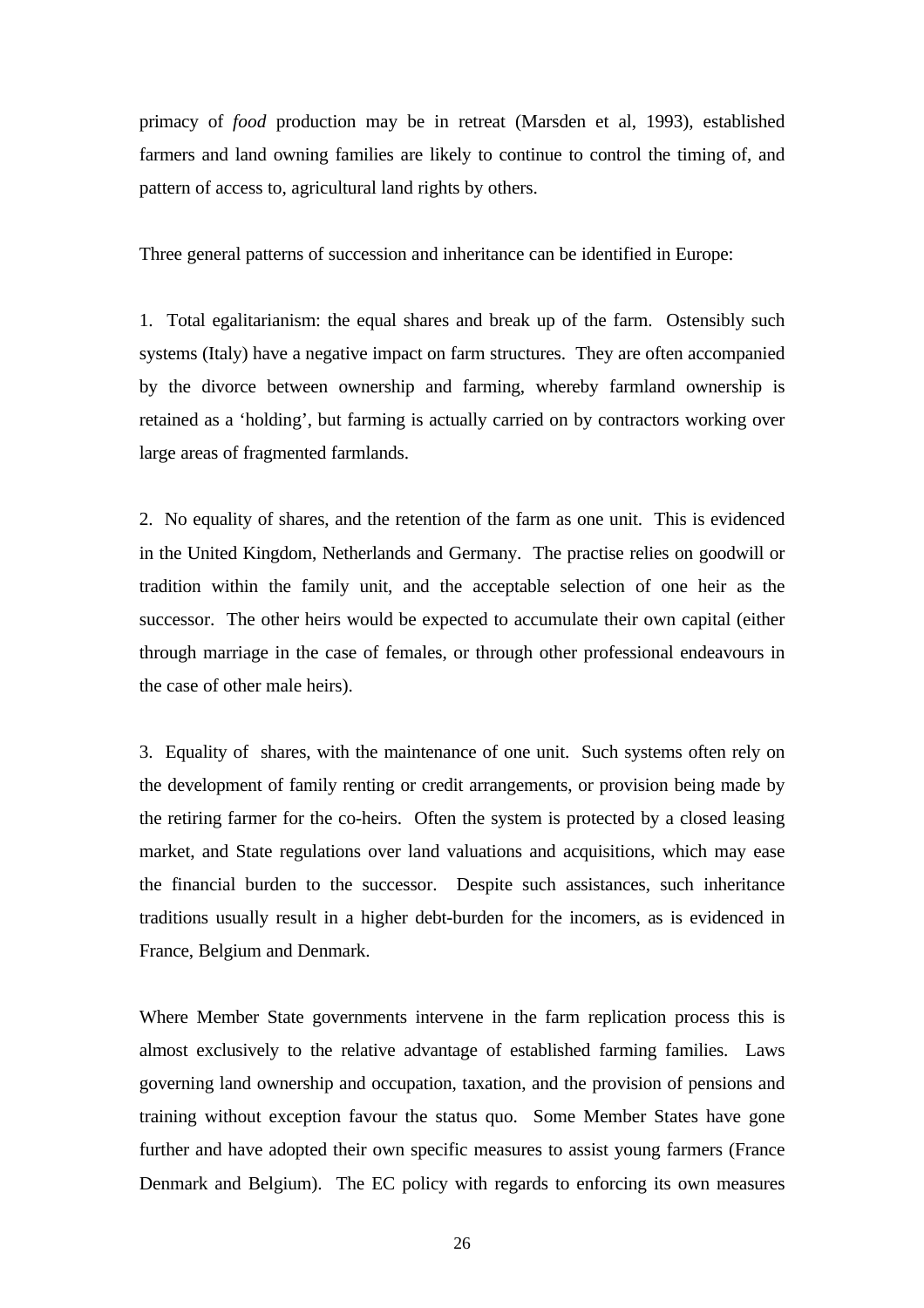(the Common Installation Policy for instance) in this respect has been one of laissezfaire, resulting in a diverse take-up and provision between countries.(see Table 6)

The countries which have no *national* policy towards farm entrances (Portugal, Greece, Italy) tend to respect Regulation 797/85. Several countries had their own support frameworks prior to accession, and have largely continued with them (France, Belgium, Denmark). The UK stands apart, implementing only the investment aid supplement (MIP). In southern Europe, the UK and Ireland, young farmers are no more instrumental in the modernisation of farm structures than other farmers. In northern Europe, France has the greatest commitment to EC start-up aid, whilst the Netherlands and UK have not implemented the aid.

European structural reform, with the objectives of maintaining an efficient and prosperous (family?) agricultural base is faced with a number of problems, especially if it persists in dogmatically following pan-Community policies with little regard for national differences;

1. In countries where farm structure is seemingly inefficient, agriculture is usually an important employer. An unacceptable consequence of restructuring may be higher rural unemployment.

2. In most European countries farmland is over-priced; with market price exceeding the productive capacity. Open market prices either reflect an additional investment value, or ownership carries social worth. This creates high entry costs for the genuine farmer, and hampers structural reorganisation.

3. Restrictive government policies, towards ownership and business enlargement through control of the land market, are outside EC jurisdiction. Such policies can actively encourage restructuring (e.g. France) or can severely hamper it (e.g.Denmark). At the other extreme, leaving such pressures to free-market resolution (e.g. The UK) does little to assist the maintenance of family presence on the land.

27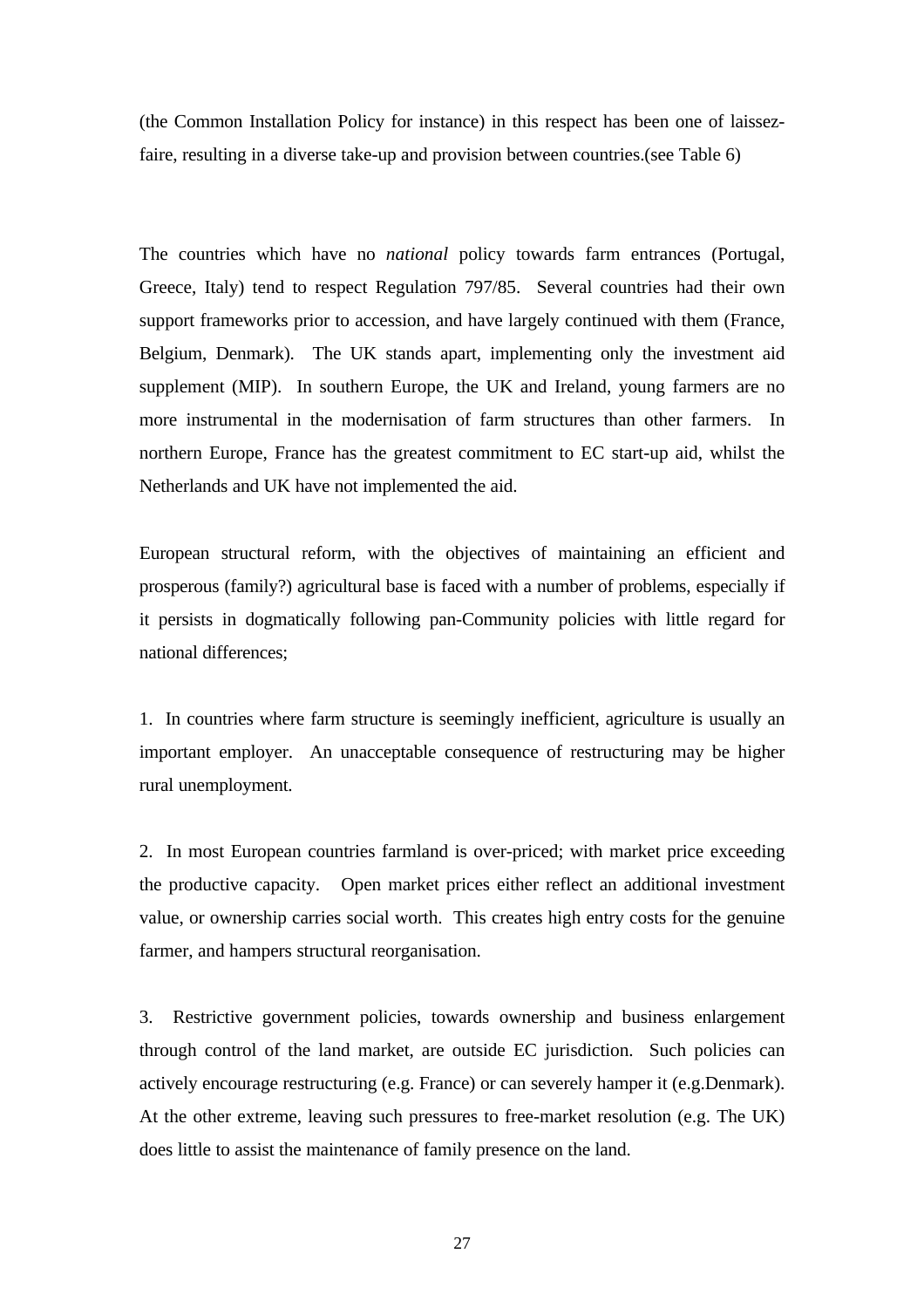4. There is a clear conflict between equality of shares (enshrined in many Member States' civil Codes), and the maintenance of a single viable unit. In the pursuit of restructuring there is a need to recognise the importance of the relationship between external capital and the distribution of local property rights.

5. In the light of the previous problem, there are conflicts between the aims of EC structural aid either in improving farm structures, or in encouraging modernisation *within* existing holding structures. The two approaches to have been viewed as alternatives in the pursuit of efficiency, and this ambiguity may have diluted the overall effectiveness of the policy.

Despite attempts to tackle farm restructuring on a Community-wide scale, the inability or unwillingness of Member States to pursue uniform policies is apparent. The paradox remains that in order to revitalise farming enterprise, succession must be opened up.

"On the one hand the state must sustain the process of accumulation and the private appropriation of resources, on the other hand, it must pursue belief in itself as an impartial arbiter of class interests thereby legitimising its power."

(Bornstein et al, 1984)

Yet where a more liberal approach to inheritance has been followed, the principle of equality has taken precedence and the family influences have remained dominant, to the financial detriment of the eventual successor. This has actually hampered efficient restructuring, perpetuated part-time farming, and caused a stagnation in productivity at the very time when the input of new and youthful energies should be providing the impetus for improvements.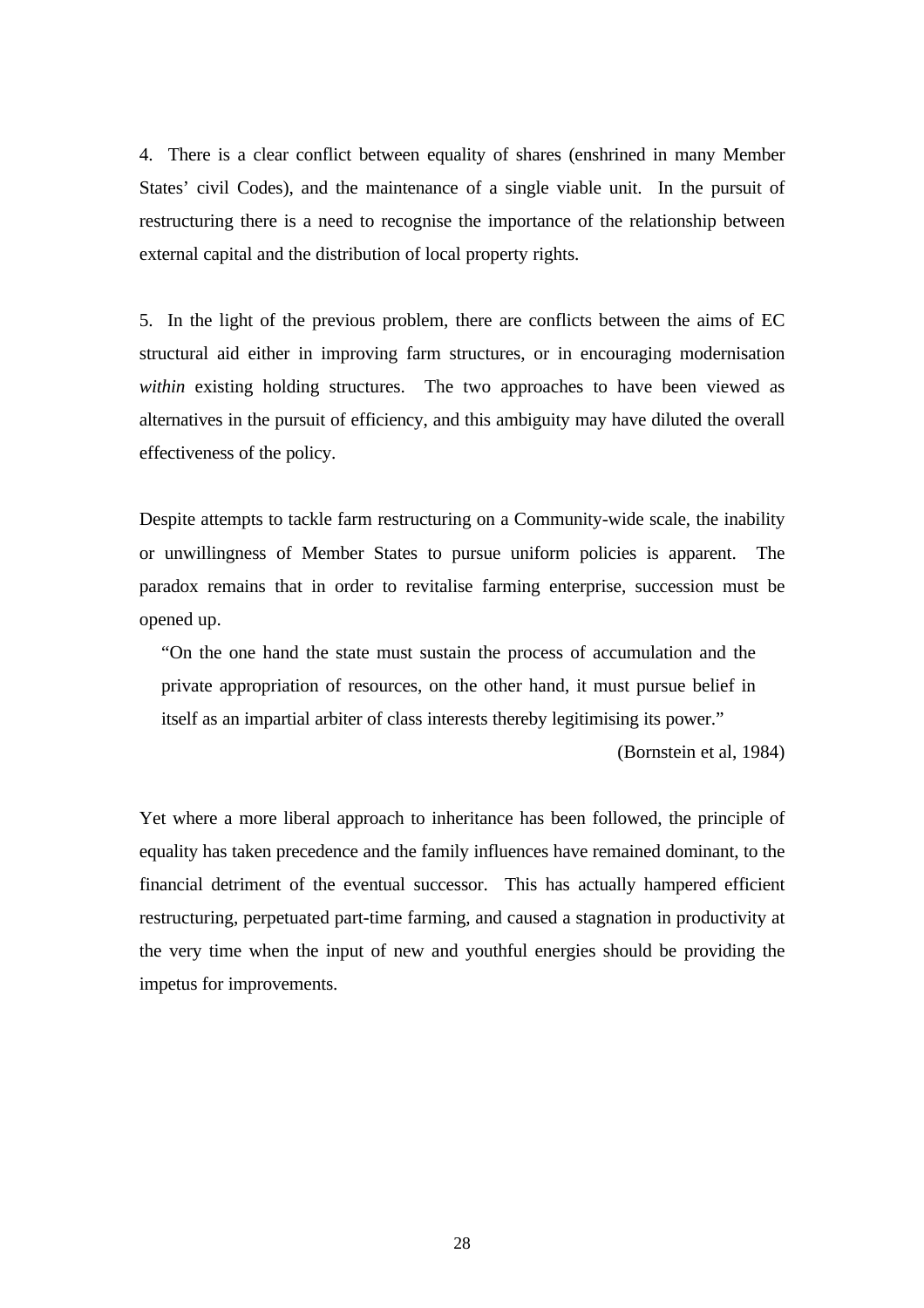# **Table 1: Agricultural Holdings in the EEC 12, 1989**

Source: Eurostat 1987

|                    | Total no.<br><b>Holdings</b><br>000s | $%$ dsn of<br>holdings by<br>member state | <b>Total ag</b><br>area<br>000 ha | $%$ dsn of<br>AA by<br>member |
|--------------------|--------------------------------------|-------------------------------------------|-----------------------------------|-------------------------------|
|                    | 93                                   |                                           |                                   | state<br>1.2                  |
| <b>Belgium</b>     |                                      | 1.1                                       | 1370                              |                               |
| <b>Denmark</b>     | 87                                   | 1.0                                       | 2798                              | 2.4                           |
| <b>Germany</b>     | 705                                  | 8.2                                       | 11843                             | 10.3                          |
| <b>Greece</b>      | 953                                  | 11.0                                      | 3842                              | 3.3                           |
| <b>Spain</b>       | 1791                                 | 20.7                                      | 24797                             | 21.5                          |
| <b>France</b>      | 981                                  | 11.4                                      | 28058                             | 24.3                          |
| <b>Ireland</b>     | 217                                  | 2.5                                       | 4915                              | 4.3                           |
| <b>Italy</b>       | 2784                                 | 32.2                                      | 15544                             | 13.5                          |
| Luxembourg         | $\overline{4}$                       | 0.05                                      | 127                               | 0.1                           |
| <b>Netherlands</b> | 132                                  | 1.5                                       | 2024                              | 1.8                           |
| Portugal           | 635                                  | 7.4                                       | 3331                              | 2.9                           |
| UK                 | 260                                  | 3.0                                       | 16751                             | 14.5                          |
| <b>EC 12</b>       | 8644                                 | 100                                       | 115400                            | 100                           |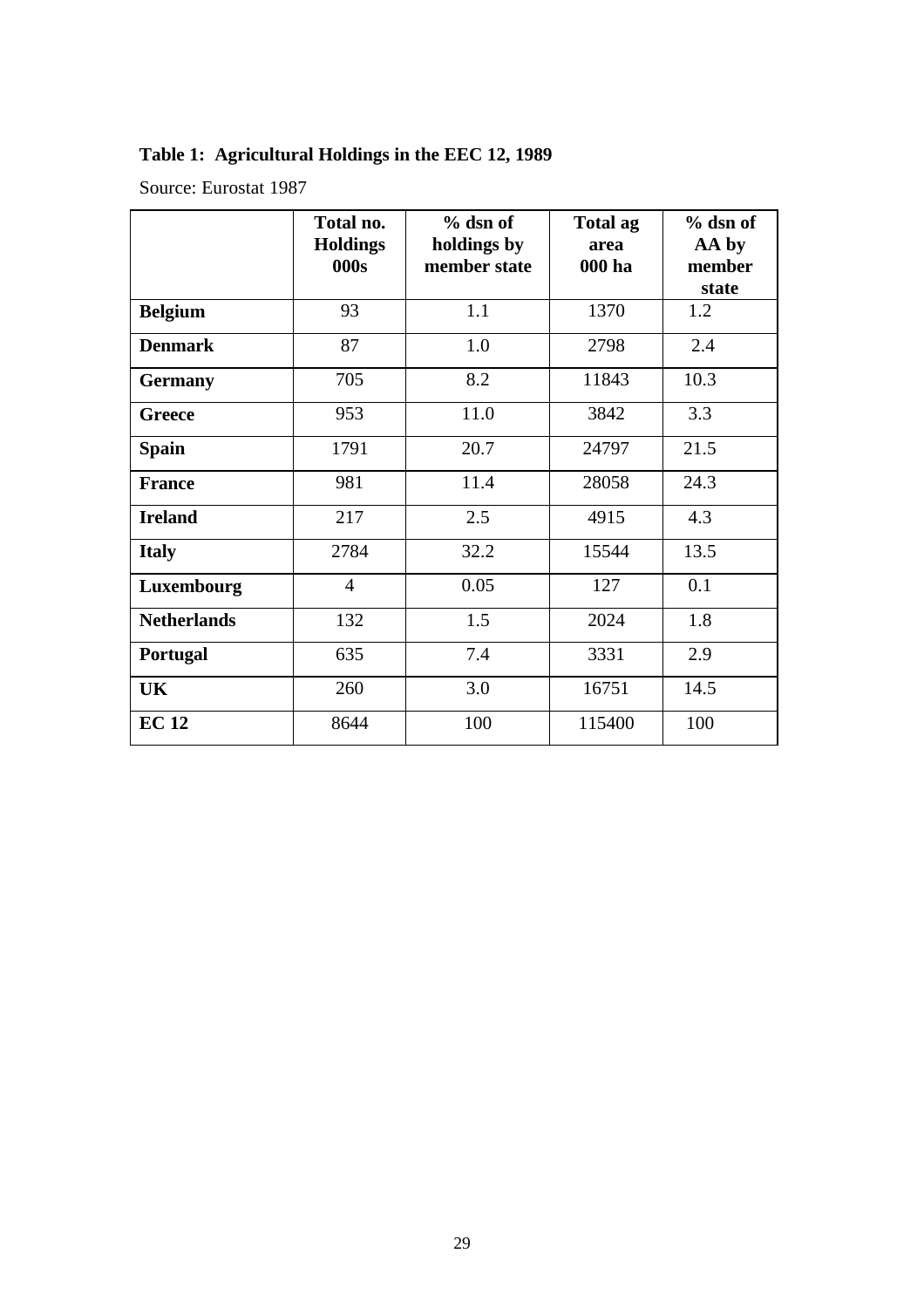# **Table 2: Employment in Agriculture**

Source: Eurostat 1990

|                       | percentage of total workforce |      |  |
|-----------------------|-------------------------------|------|--|
|                       | 1977                          | 1990 |  |
| Belgium               | 3.5                           | 2.7  |  |
| Denmark               | 7.8                           | 5.6  |  |
| France                | 9.5                           | 6.1  |  |
| Germany               | 6.0                           | 3.4  |  |
| Greece                | 33.2                          | 24.5 |  |
| <b>IUreland</b>       | 21.3                          | 15   |  |
| Italy                 | 15.8                          | 9    |  |
| Luxembourg            | 6.4                           | 3.2  |  |
| <b>Netherlands</b>    | 5.3                           | 4.6  |  |
| Portugal              | 32.9                          | 17.8 |  |
| Spain                 | 21.1                          | 11.8 |  |
| <b>United Kingdom</b> | 2.8                           | 2.1  |  |
| austria               | 11.8                          | 7.9  |  |
| Finland               | 15.1                          | 8.4  |  |
| sweden                | 6.1                           | 3.3  |  |
|                       |                               |      |  |

# **Employment in Agriculture as**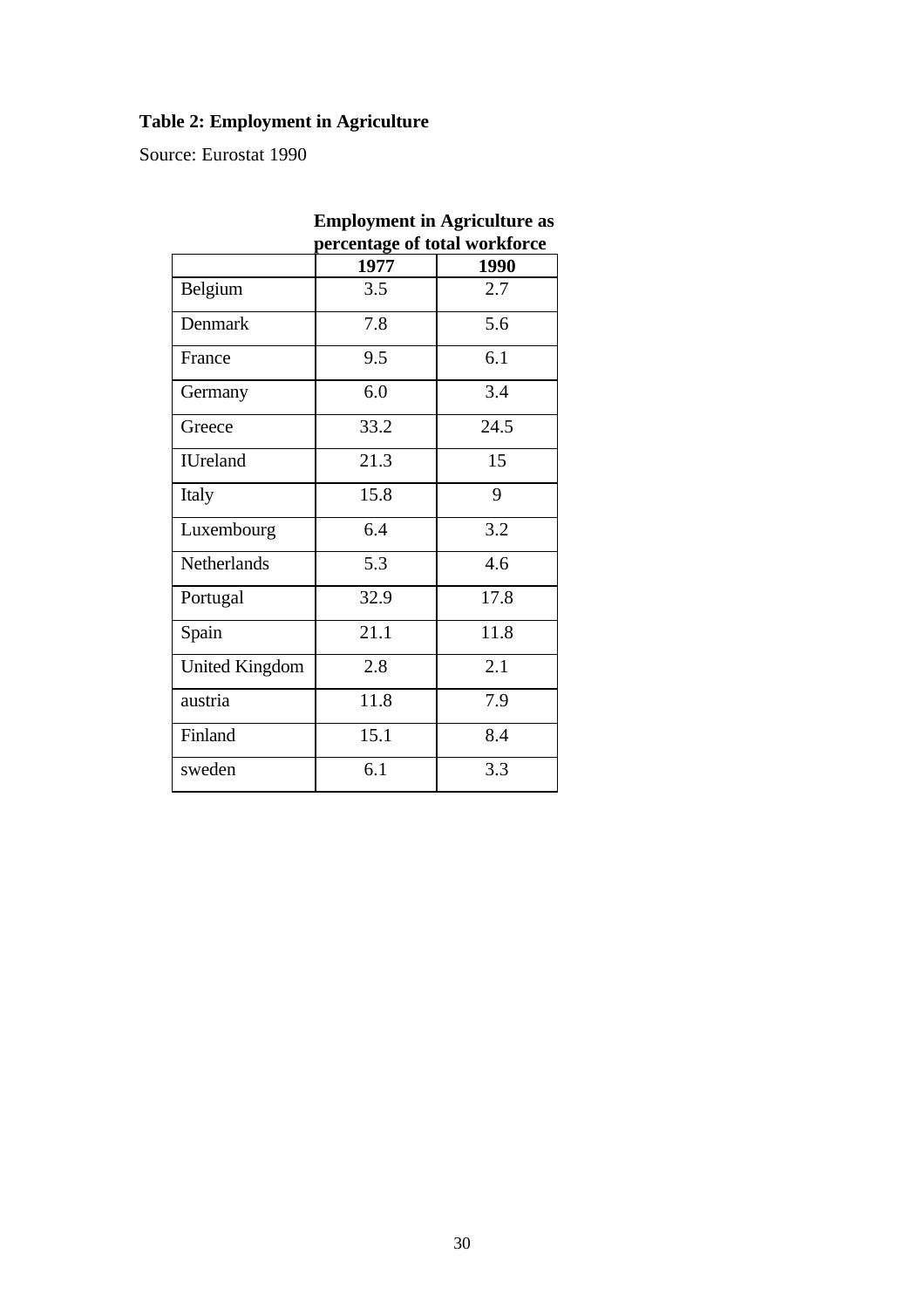## **Table 3: Attributes of Farms and Farmers in European nations**

|             | % farms classified<br>as 'family farms'<br>1989 | % farmers aged<br>$>55$ 1992* | % farmers self-<br>employed 1992* |
|-------------|-------------------------------------------------|-------------------------------|-----------------------------------|
| Belgium     | 80.5                                            | 25                            | 91                                |
| Denmark     | 69.6                                            | 26.8                          | 61.3                              |
| France      | 78.9                                            | 27.3                          | 82.5                              |
| Germany     | 67.7                                            | 30.8                          | 75                                |
| Greece      | 73                                              | 36.4                          | 95.8                              |
| Ireland     | 83.3                                            | 32.4                          | 86.5                              |
| Italy       | 79                                              | 30.5                          | 60.9                              |
| Luxembourg  | 87.9                                            | 21.7                          | 91.9                              |
| Netherlands | 62                                              | 17.4                          | 64                                |
| portugal    | 49.5                                            | 37                            | 82.8                              |
| Spain       | 63.3                                            | 32.5                          | 69.7                              |
| <b>UK</b>   | 41.4                                            | 23.6                          | 51.6                              |
| Austria     |                                                 |                               | 84.8                              |
| Finalnd     |                                                 | 37                            | 99.3                              |
| sweden      |                                                 | 37                            | 75                                |

Source:CEC(1993), \*OECD (1994)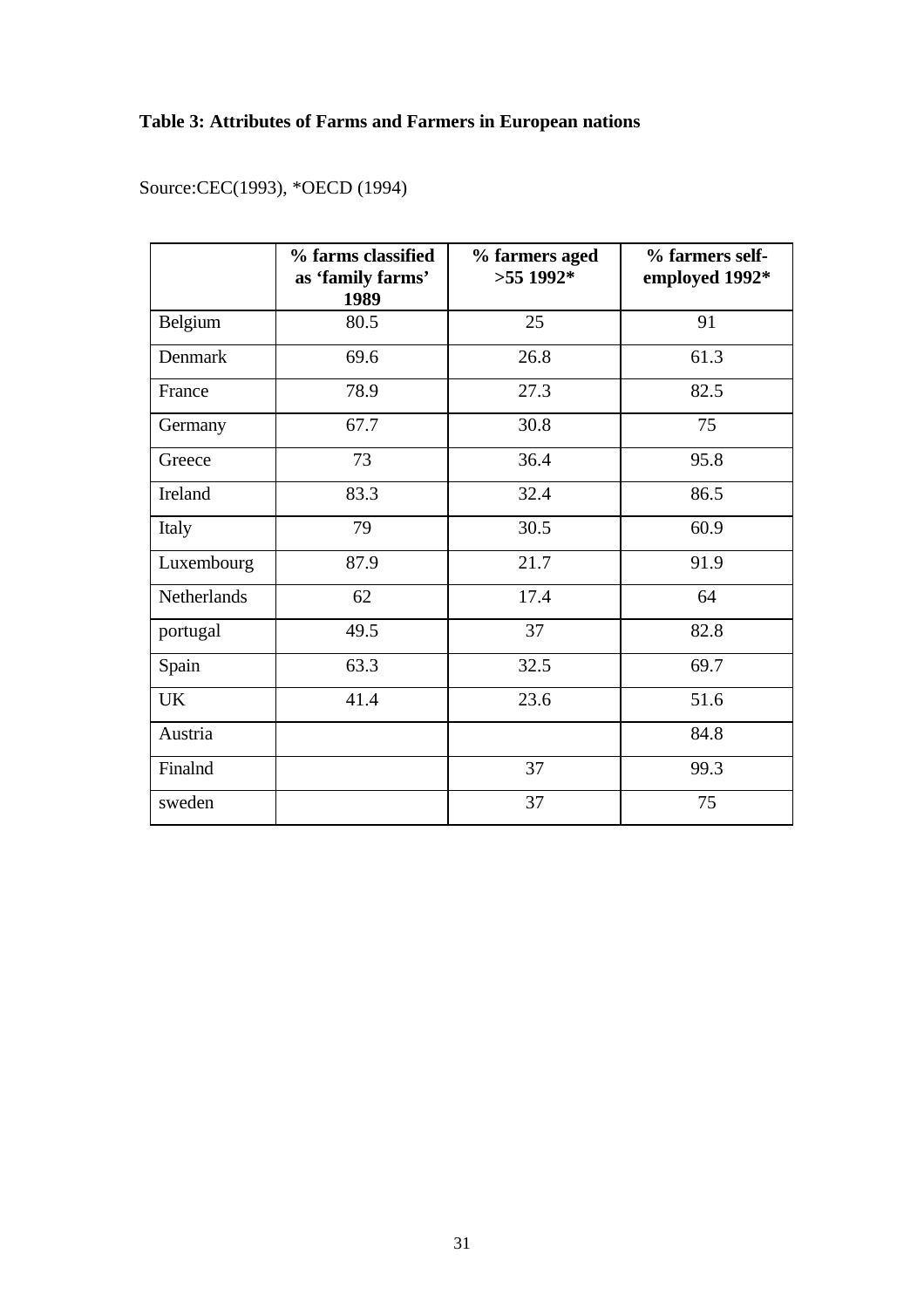## **Table 4. Percentage distribution of holdings by size within each country.**

|                    | ave size* | $1-10$ ha | 10-50ha | over 50 |
|--------------------|-----------|-----------|---------|---------|
|                    |           |           |         | ha      |
| Belgium            | 14.8      | 44.9      | 48.4    | 6.7     |
| Denmark            | 32.2      | 16.7      | 63.9    | 19.4    |
| Germany            | 16.8      | 46.2      | 46.6    | 7.2     |
| Greece             | 4.0       | 89.0      | 10.5    | 0.5     |
| Spain              | 13.8      | 72.5      | 21.2    | 6.3     |
| France             | 28.6      | 32.6      | 48.8    | 18.6    |
| Ireland            | 22.7      | 24.7      | 63.6    | 11.6    |
| Italy              | 5.6       | 83.8      | 14.0    | 2.2     |
| Luxembourg         | 30.2      | 28.8      | 41.0    | 30.2    |
| <b>Netherlands</b> | 15.3      | 43.9      | 50.7    | 4.5     |
| Portugal           | 5.2       | 87.9      | 9.9     | 2.2     |
| <b>UK</b>          | 64.4      | 24.2      | 41.5    | 34.3    |
| <b>EC</b> 12       | 13.3      |           |         |         |

Source \*Eurostat 1987, CEC 1994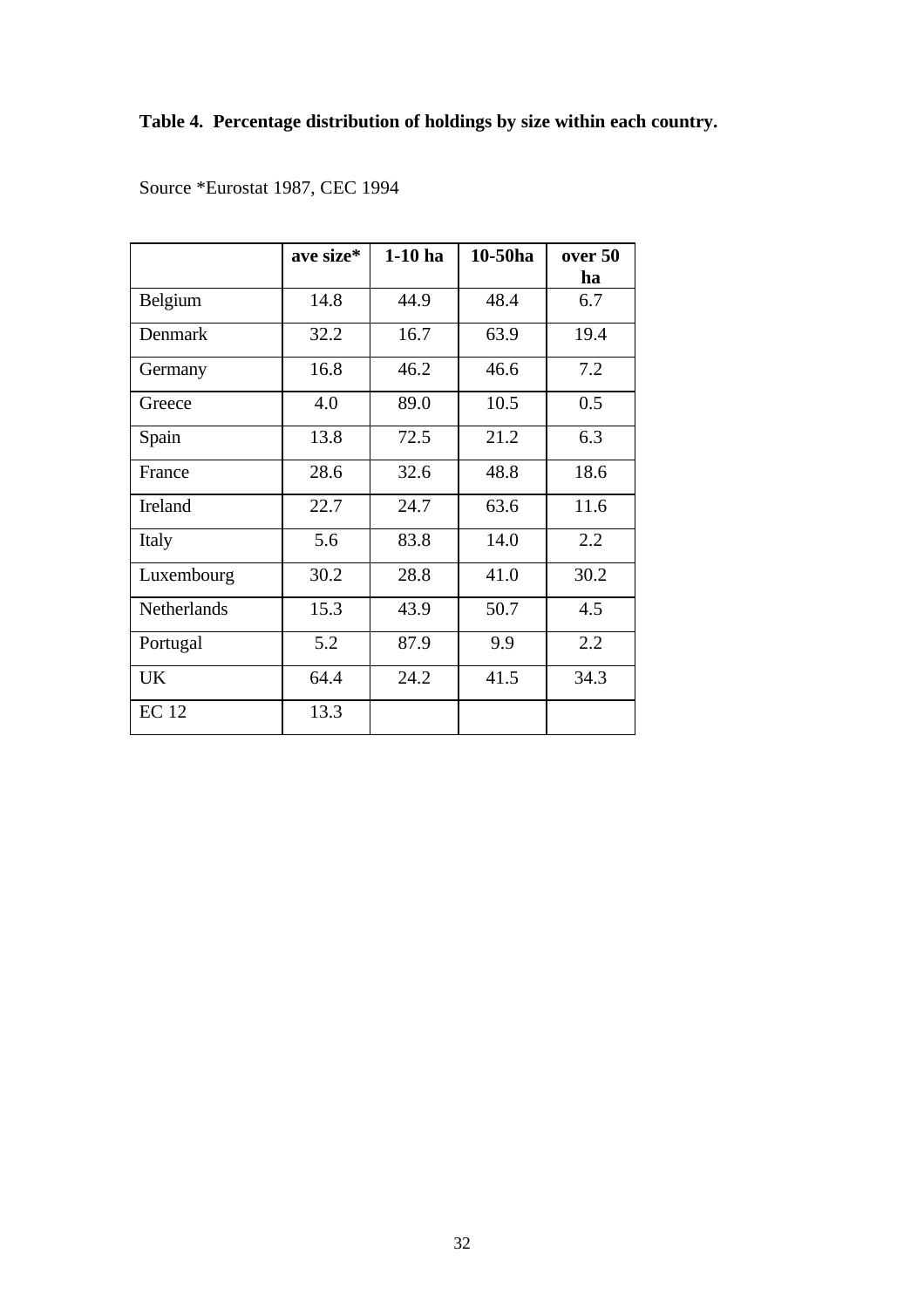|             | 1930*          | 1975 | 1986 | 1993 |
|-------------|----------------|------|------|------|
| Austria     | $\overline{7}$ |      |      |      |
| Belgium     | 59             | 72.9 | 68.3 | 66.3 |
| Denmark     | 6              | 14.1 | 18.3 | 21.1 |
| Germany     | 14             | 29.0 | 36.4 | 59.0 |
| Greece      | 8              |      | 22.9 | 24.0 |
| spain       | 36             |      | 30.2 | 20.9 |
| France      | 40             | 46.7 | 53.3 | 60.3 |
| Ireland     | $\overline{2}$ | 3.6  | 4.0  | 11.9 |
| Itlay       | 33             | 17.3 | 20.0 | 21.7 |
| Luxembourg  | 19             | 41.5 | 48.3 | 51.6 |
| Netherlands | 51             | 43.7 | 35.3 | 34.0 |
| Portugal    | 37             |      | 33.7 | 24.5 |
| Finland     | $\overline{2}$ |      |      | 18.2 |
| Sweden      | 27             |      |      |      |
| <b>UK</b>   | 62             | 43.6 | 37.4 | 37.1 |

# **Table 5: Percentage of Agricultural land tenanted**

Source Eurostat Farm Structure Surveys. \*Urwin 1980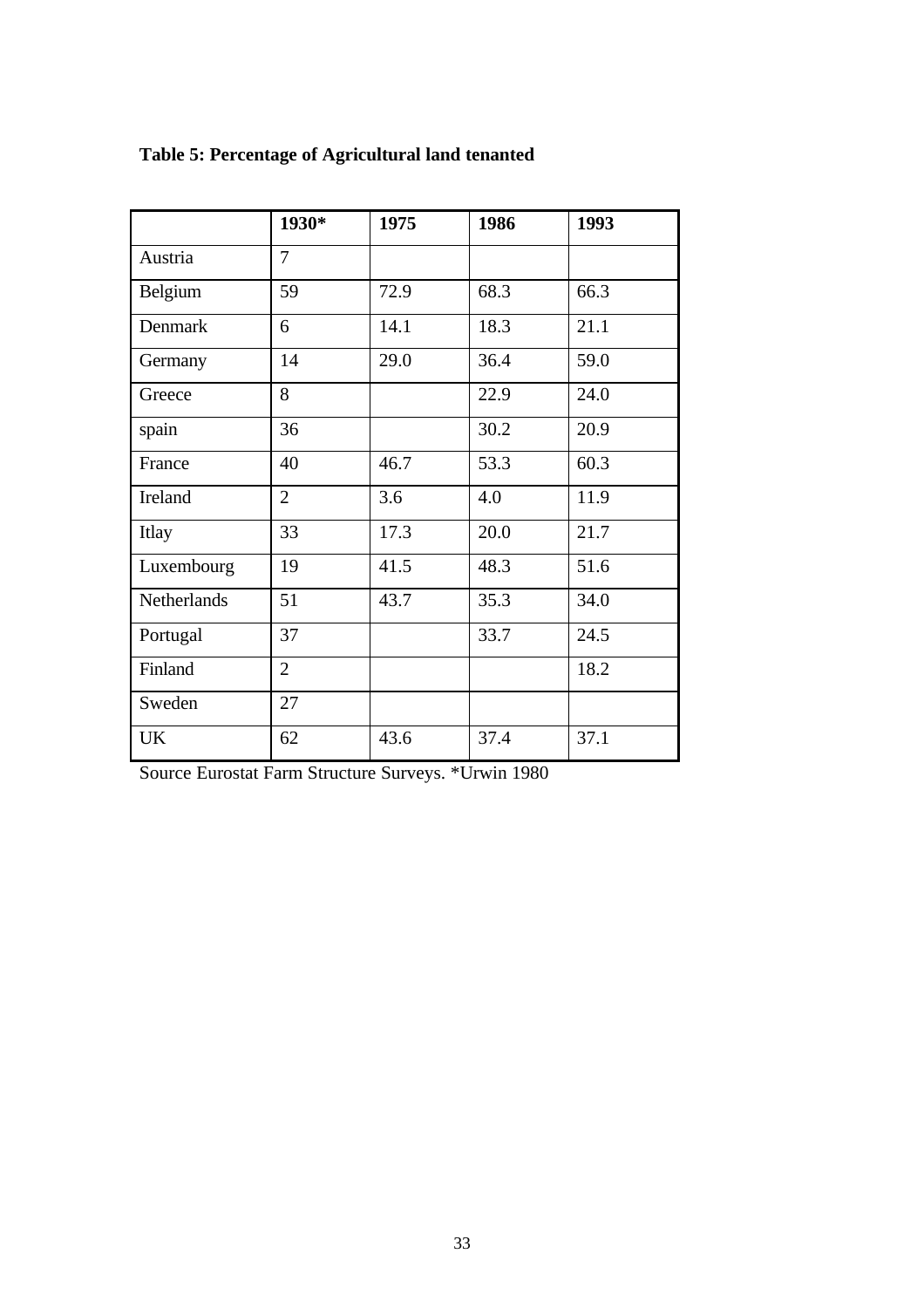|                    | no. of farmers<br>granted in 1988 | no. of elligible<br>farmers | % of elligible<br>farmers aided |
|--------------------|-----------------------------------|-----------------------------|---------------------------------|
| Belgium            | 840                               | 10045                       | 8.4                             |
| Denmark            | 418                               | 6290                        | 6.6                             |
| Germany (FDR)      | 5515                              |                             |                                 |
| Greece             | 233                               | 16600                       | 1.4                             |
| Spain              | 5945                              | 42241                       | 14.1                            |
| France             | 10809                             | 80238                       | 13.5                            |
| Irelenad           | 535                               | 9576                        | 5.6                             |
| Italy              | 1303                              | 42268                       | 3.1                             |
| Luxembourg         | 110                               | 450                         | 24                              |
| <b>Netherlands</b> | 180                               | 12465                       | 1.5                             |
| Portugal           | 1657                              | 13916                       | 11.2                            |
| United Kingdom     | 137                               |                             |                                 |

# **Table 6: National Implementation of EEC 'Installation Policy'**

Source: National and Regional Agriculture departments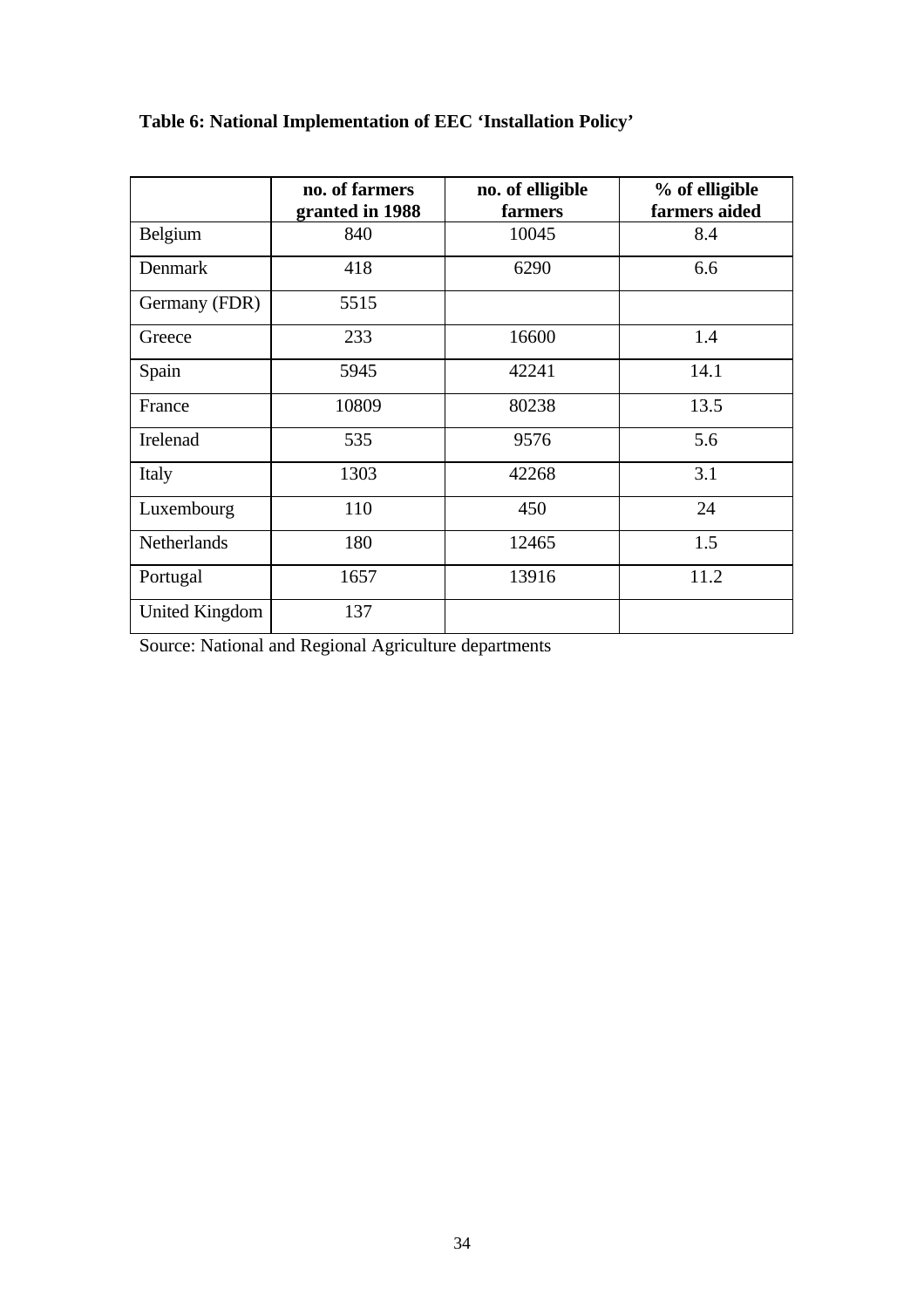## **References:**

Arkleton Trust (Research) Ltd (1992) *Farm Household adjustment in western Europe 1987-1991*. Luxembourg: Office for Official Publications of the European Communities.

Augustins, G. (1989) *Comment se perpetuer?* Nanterre. Societe d'Ethnologie

Averyt, W.F. (1977) *Agropolitics in the European community: interest groups and the Common Agricultural Policy.* New York. Praeger

Black, R. (1992) *Crisis and Change in rural Europe: agricultural development in the Portuguese mountains*. Aldershot. Avebury.

Blanc, M., and Perrier Cornet, P. (1993) *Farm Transfer and farm entry in the European community.* Sociologia Ruralis 1993. XXXIII (3/4) pp319-335.

Body, R.(1982) *Agriculture: The Triumph and the Shame*. Maurice Temple Smith, London.

Bornstein, S., Held, D., and Kreiger, J. (1984) *The State in capitalist Europe*. London. Allen and Unwin

Bowers, J.K. and Cheshire P.C. (1983) *Agriculture, the countryside and land-use: an economic critique*. London, Methuen

Buller, H., Lowe, P.D., and Flynn, A. (1992) National responses to the Europeanisation of environmental policy. In J.Liefferink, P.D.Lowe and A.Mol (eds) *European integration and environmental policy*. London: Belhaven,175-195

CEC (1989) *A Common Agricultural Policy for the 1990s*. Luxembourg: Office for Official Publications of the European Communities

CEC (1991) *Farm take-over and farm entrance within the EEC*. Luxembourg: Office for Official Publications of the European Communities

CEC (1996) *Young Farmers and the problem of succession in European agriculture*. Luxembourg: Office for Official Publications of the European Communities

Clout, H.D. (1993) *European experience of rural development.* Salisbury. Rural Development Commission

CEC (1991b) *European Communities Bulletin*, 1/2. Luxembourg: Office for Official Publications of the European Communities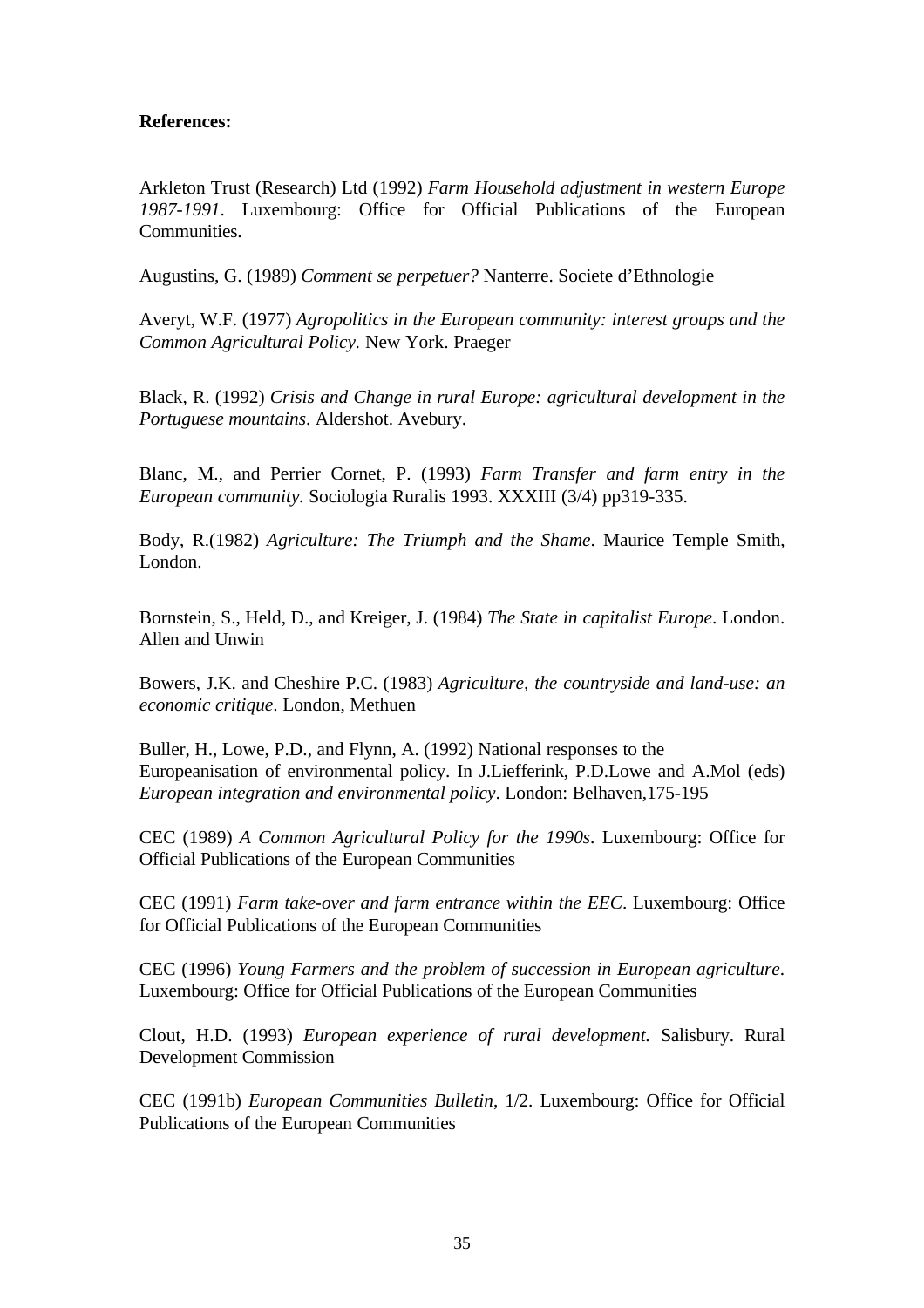CEC(1994) *Opinion on young farmers and the problems of succession in agriculture*. Official Journal of the European Communities 94/C 195/20. Luxembourg: Office for Official Publications of the European Communities.

CEC (1985) *Perspectives for the Common Agricultural policy*. Luxembourg: Office for Official Publications of the European Communities

Curry, N., and Owen, S.(1996) *Changing Rural Policy in Britain*. Countryside and Community Press, Cheltenham.

Doll, H., and Klare, K. (1995) *Empirische Analyse der regionalen Landwirtschaftlichen Bodenmarkt in den neuen Bundestandern*. Landbauforschung volkenrode. Institut fur Strukturforschung.

Druesne, G. (1986) *Droit materiel et politiques de la Communaute Europeene*. Presses Universitaires de France. Paris

Ellis, F. (1988) *Peasant economics*. Cambridge. Cambridge University Press

Eurostat (1990) *Environmental statistics 1989*. Luxembourg: Office for Official Publications of the European Communities

Franzmeyer, F., Hrubesch, P., Seidel, B. and Weise, C. (1991) *The regional impact of Community policies*, Luxembourg: European Parlaiment Directorate-General for Research, Regional Policy and Transport Series 17

Furlong, P. (1994) *Modern Italy: representations and Reform*. London. Routledge

Hervieu, B., and Lagrave, R-M, (1992) *Les syndicates agricole en Europe*. Paris. L'Harmattan.

Hill, B.E. (1984) *The Common Agricultural Policy*. London. Methuen

Hoggart, K., and Buller, H. (1987) *Rural development: a geographical perspective*. London. Croom -Helm.

Jones, W.G. (1986) *Denmark: A modern history.* London. Croom-Helm

Just, F. (1994) Agriculture and corporatism in Scandinavia. In P.D. Lowe, T.K. Marsden and S.J. Whatmore (eds) *Regulating agriculture.* London. David Fulton, 31- 52

Klare, K. (1992) *Bodenmarkt in den neuen Bundestandern: Bestimmungfgrund und entwicklungen*. Landbauforschung volkenrode. Institut fur Strukturforschung.

Kjeldahl, R. and Tracey, M. editors (1994) *Renationalisationof the Common Agricultural Policy?* Genappe. Agricultural Policy Studies

Marsden, T.K., Murdoch, J., Lowe, P.D., Munton, R.J.C., and Flynn, A. (1993) *Constructing the Countryside*. London. UCL Press.